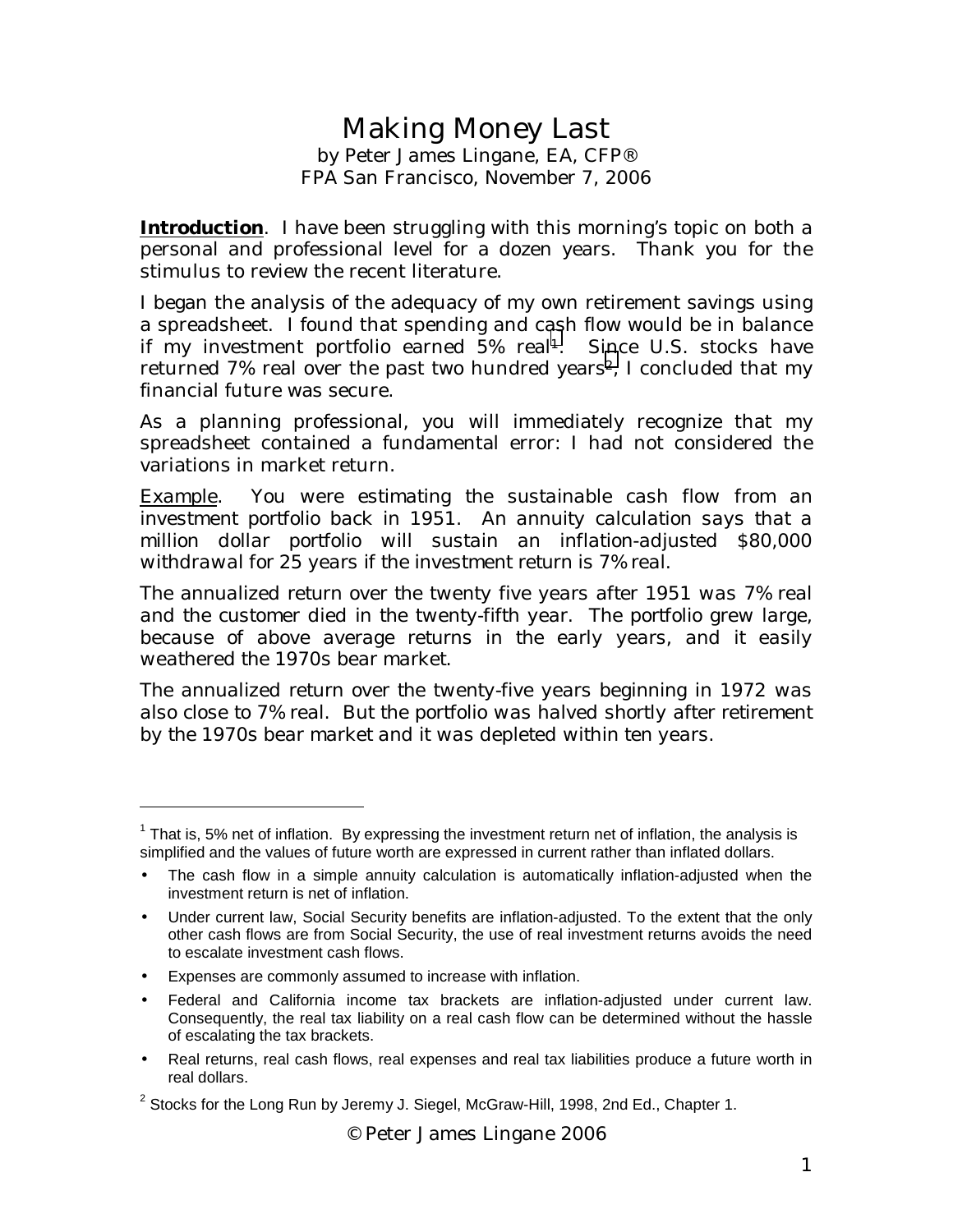This example illustrates that variations in market returns and inflation introduce a risk of exhausting a portfolio prematurely, especially when the market declines and/or inflation is high in the early years. Deterministic spreadsheets should not be used to forecast portfolio life<sup>3</sup>.

**Historical Simulations**. A better approach to forecasting portfolio life was developed independently by Larry Bierwirth and William Bengen<sup>4</sup>. Their idea is a variation on the example just described. They reasoned that they could determine the historical probability of exhausting a portfolio within a given time horizon by investigating all possible

-

 $3$  Real security values fell by half in the 1930s, in the 1970s and in the 2000s. (Inflation was a major contributor to the 1970s bear market.) It is prudent therefore to include a serious near term decline in deterministic forecasts. If the portfolio can survive a 50% loss early on, the customer is probably not at high risk of running out of money before death.

John D. Kingston advocates an analogous approach to deterministic forecasting in his "Monte Carlo Simulation: Challenging the Sacred Cow," *Journal of Financial Planning*, November 2001.

<sup>4</sup> Investing for Retirement: Using the Past to Model the Future by Larry Bierwirth, *Journal of Financial Planning*, January 1994.

Determining Withdrawal Rates Using Historical Data by William P. Bengen, *Journal of Financial Planning* , October 1994. See also his most recent contribution Baking a Withdrawal Plan 'Layer Cake for Your Retirement Clients, *Journal of Financial Planning*, August 2006.

Subsequent references to Bengen's work are to his book *Conserving Client Portfolios During Retirement*, FPA Press, 2006,

The "Trinity Study" references an article published by Phillip L. Cooley, Carl M. Hubbard and Daniel T. Waltz of Trinity University in the February 1998 *AAII Journal*. The authors do not cite the prior work by Bierwirth and Bengen and their article broke no new ground.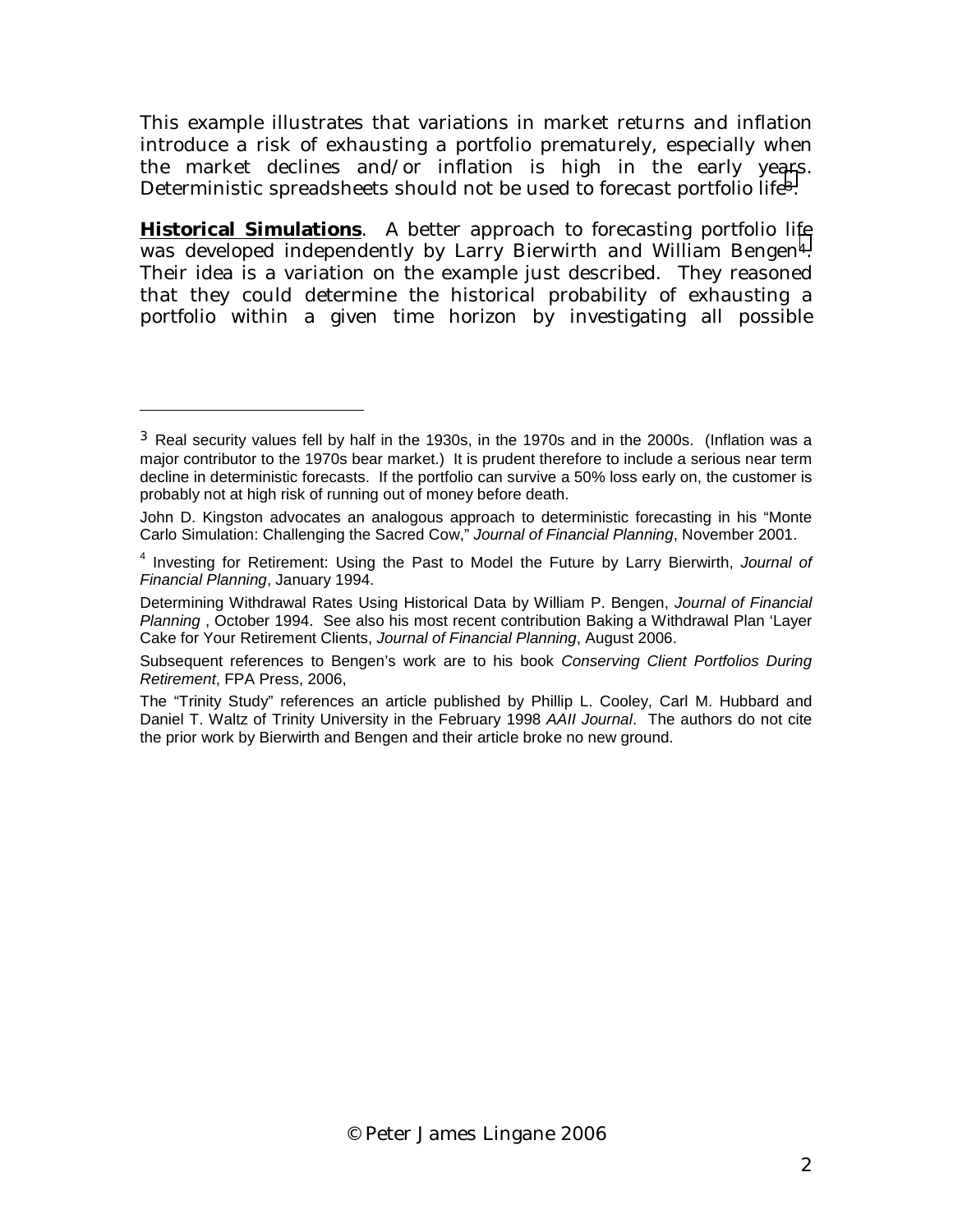retirement dates<sup>5</sup> beginning in 1926. (1926 is the first year of the Ibbotson database<sup>6</sup>.)

Historical simulations produce estimates, similar to those shown in Table 1, of the risk of exhausting a portfolio within a given time horizon, as a function of the initial cash flow.

For example, there is a 47% risk of exhausting a portfolio within 35 years for an initial cash flow of 5% and the other conditions of Table 1. Or, adopting the nomenclature of Guyton and Klinger, a 5% initial cash flow provides a 53% probability of success.

\_\_\_\_\_\_\_\_\_\_\_\_\_\_\_\_\_\_\_\_\_

# **Table 1. Historical Risk of Exhausting a Portfolio.**

-

Cash flow is inflation-adjusted annually and is after-tax. This portfolio is a Roth IRA, meaning that there is no tax on current earnings or on withdrawals.

0.3% expenses, 60% large capitalization stocks and 40% intermediate bonds, 600 monthly realizations beginning 1929 – 1975.

| <b>Initial After-tax Cash Flow</b> | 4.0% | 4.5% | 5.0%       |
|------------------------------------|------|------|------------|
| Time Horizon, 20 yr.               |      |      | 8%         |
| 25 yr.                             |      | 10%  | <b>24%</b> |
| 30 yr.                             | 6%   | 21%  | 35%        |
| 35 yr.                             | 10%  | 27%  | 47%        |
|                                    |      |      |            |

The "safe" 30-year withdrawal rates for portfolios with 60% large capitalization U.S. stocks and 40% intermediate term government bonds, no taxes, no expenses and annual withdrawals escalated by the prior year's inflation are compared below as a function of sampling frequency.

| Lingane | Bengen |
|---------|--------|
| 4.03%   | 4.15%  |
| 4.02%   | 4.15%  |
| 3.91%   |        |
|         |        |

Fro the effect of the sampling frequency at other stock allocations, see Bengen's Figure 2D.

I have been unable to identify the cause of the discrepancy between Bengen's safe withdrawal rates and my own but the practical implications are very small.

© Peter James Lingane 2006

<sup>5</sup> Bierwirth examined forty-two rolling 26-year intervals beginning each January from 1926 through 1967.

Bengen examined fifty 40-year rolling intervals beginning each January from 1926 through 1975 and 200 40-year rolling intervals beginning January 1926; April 1926; July 1926, et cetera. He extended the Ibbotson data set through 2015 using the averages of the historical data.

I generally used 600 35-year rolling intervals beginning monthly from January 1926 through December 1975 and I extended the data beyond December 2005 using average monthly returns. Extending the data with randomized monthly returns, even for realizations beginning as late as December 2000, produces a negligible difference.

<sup>6</sup> *Stocks, Bonds, Bills and Inflation*, Ibbotson Associates, annually since 1983.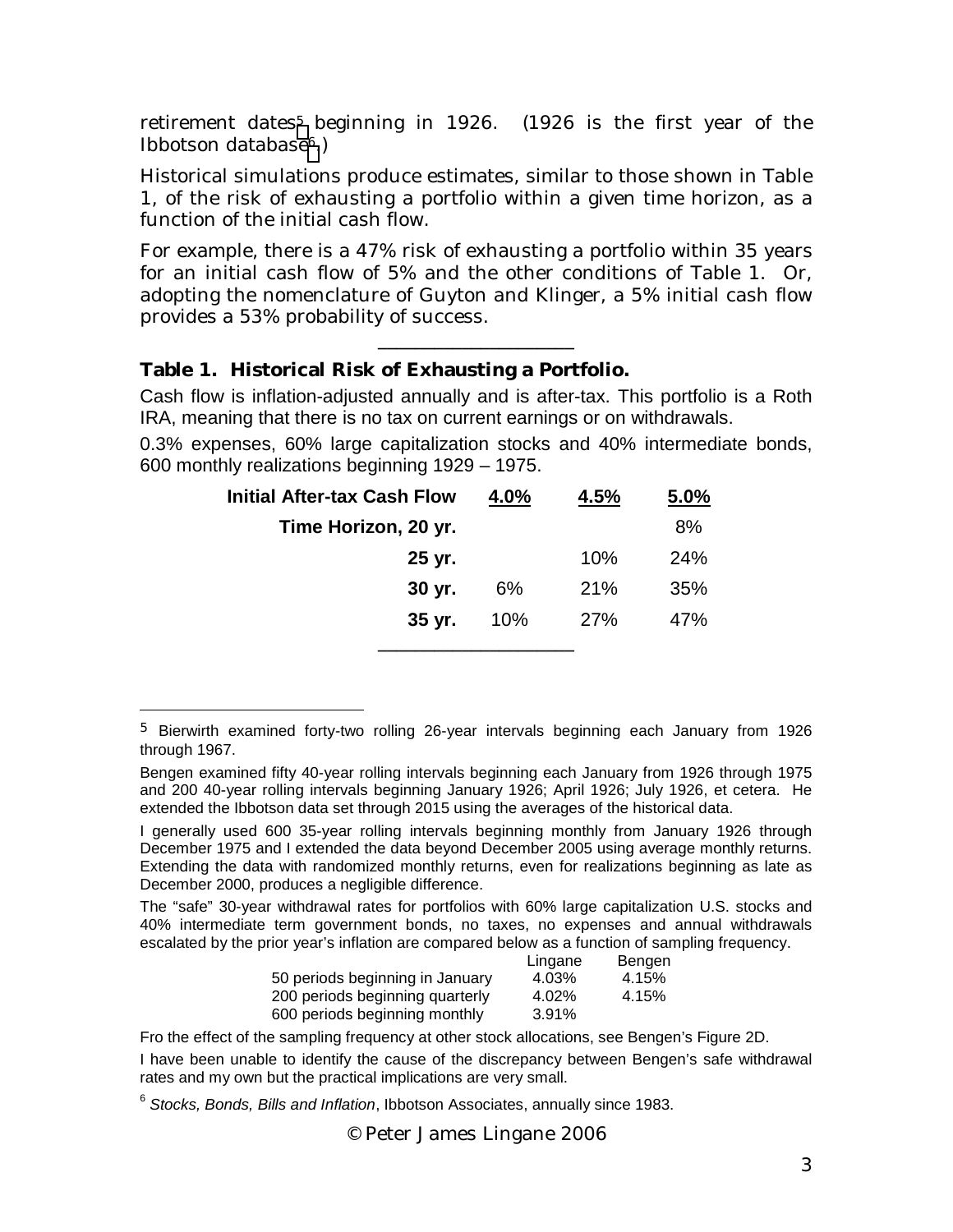It is important to read table headings carefully since the risk of exhausting a portfolio depends on whether the cash flow is before or after-tax, how the cash flow is escalated, the magnitude of investment expenses, the portfolio composition and the historical interval.

The time horizon is commonly thirty-five or forty years. The problem, of course, is choosing the appropriate time horizon since the risk of exhausting a portfolio increases as the time horizon increases.

We are asking the wrong question when we focus on the time horizon. We should be focusing on the risk that a portfolio will be exhausted before death.

The risk of exhausting a portfolio in a given year death is the risk of exhausting the portfolio in a that year the risk of living beyond that year.

*Example. For a 5% initial cash flow and the other conditions of Table 1, there are no failures in the first 17 years of any of the realizations. There are 3 failures (for the realizations beginning in January, November and December 1968) in the eighteenth year. This determines that the historical risk of exhausting a portfolio in year 18 has been 3 out of six hundred.* 

*The risk of a 65-year-old white female living beyond 18 years is a ratio. The numerator is the number of white women surviving to age 84 (that is, 18 years past age 65 plus 1 year) divided by the number of white women surviving to age 657. The "longevity risk" is 55% in the eighteenth year.* 

*The joint risk of exhausting a portfolio in year 18 and of also surviving beyond year 18 is therefore (3 / 600) \* 0.55 = 0.0028 or 0.28%.* 

*The risk of exhausting a portfolio before death is the sum of the risks determined for the individual years. The risk of exhausting a portfolio before death is 12% for this example.* 

The decision as to the initial withdrawal rate belongs to the customer. For initial cash flows of 4, 4.5 and 5%, the risks of exhausting a portfolio within 35 years have been 10, 27 and 47%. The risks of exhausting a portfolio before the death of a 65 year old white female have been 1, 5 and 12% respectively.

All of these risks are historically accurate. But the risk perceived by the customer is appreciable smaller – and more realistic – when longevity information is incorporated into the analysis.

 $^7$  Arias E. United States life tables, 2003. National vital statistics reports; vol 54 no 14. Hyattsville, MD: National Center for Health Statistics. 2006. Available in Excel format from the CDC website. CDC publishes data for the entire population and data for the subpopulations of white and black men and women.

Mortality data reflect the past and are imperfect predictors of the future. This is readily apparent by comparing the life tables of a decade ago.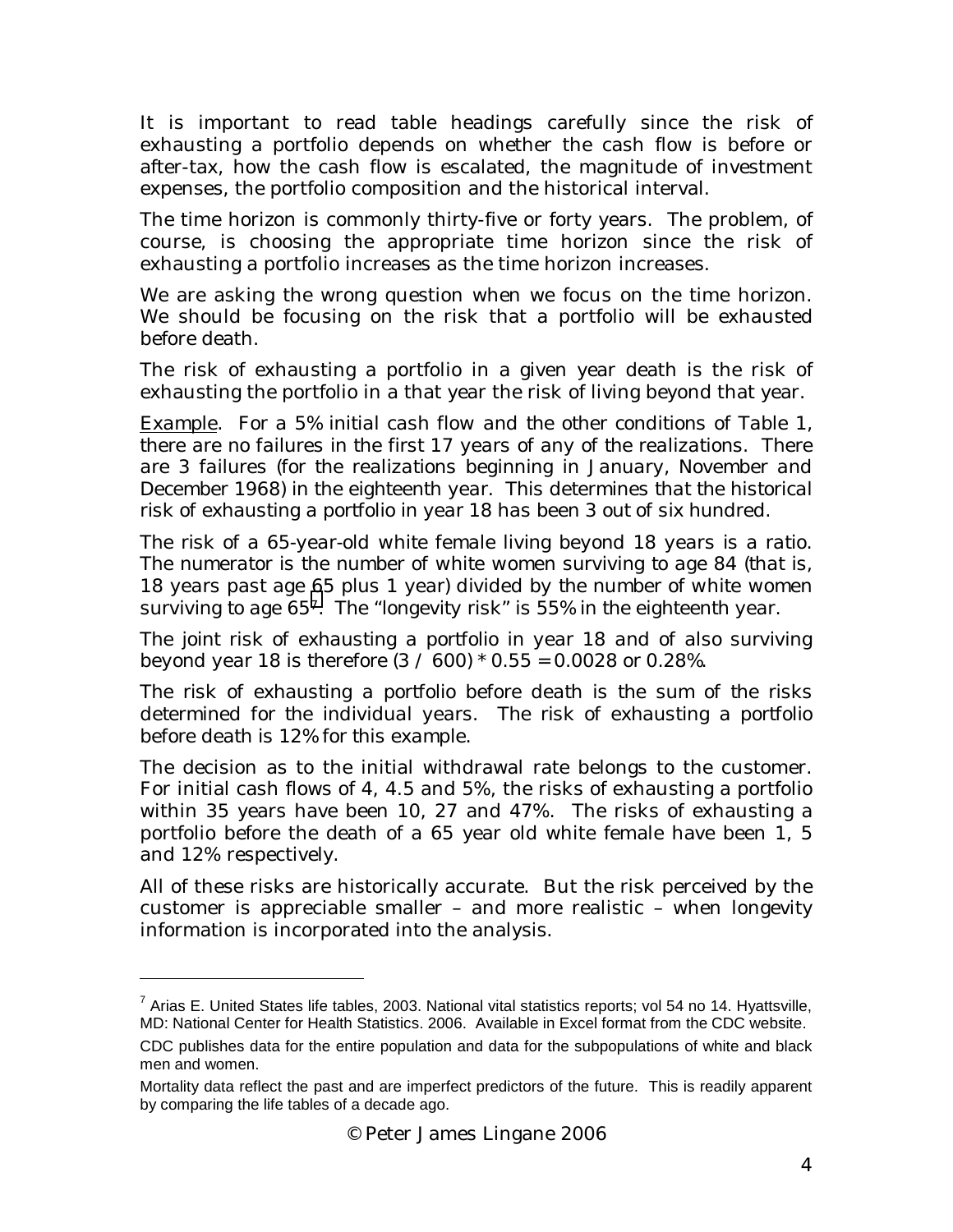For present purposes, let's agree that the "sustainable cash flow" is associated with a five percent risk, or thereabouts, of exhausting the portfolio before death. For a Roth IRA and the other conditions of Table 1, the sustainable cash flow is therefore 4.5%.

Table 2 illustrates that the sustainable cash flow is smaller for taxdeferred traditional IRAs and taxable portfolios than it is for tax-free Roth IRAs. The sustainable cash flow is to 3.5% for a traditional IRA if the distributions are taxed at 25%8. The sustainable after-tax cash flow is about 4% for a taxable portfolio if the current earnings and gains are taxed at 15%9.

**Table 2. Effect of Taxes on Historical Risk of Exhausting a Portfolio Before Death.** 0.3% expenses, 60% large cap stocks, aged 65 white female.

\_\_\_\_\_\_\_\_\_\_\_\_\_\_\_\_\_\_\_\_\_

| <b>Initial After-tax Cash Flow</b> | 3.0%  | 3.5%  | 4.0%  | 4.5% | 5.0% |
|------------------------------------|-------|-------|-------|------|------|
| No Tax                             |       |       | $1\%$ | 5%   | 12%  |
| 25% Deferred Tax                   | $1\%$ | 7%    | 17%   | 27%  | 36%  |
| <b>15% Current Tax</b>             |       | $1\%$ | 5%    | 12%  | 19%  |
|                                    |       |       |       |      |      |

Table 2 demonstrates that a Roth IRA can sustain a larger after-tax cash flow than a taxable portfolio and that a taxable stock portfolio can sustain a larger after-tax cash flow than a traditional IRA. These conclusions are simply restatements of what you already knew: a million dollar Roth IRA is more valuable than a million dollar taxable portfolio which is in turn more valuable than a million dollar traditional IRA.

-

<sup>&</sup>lt;sup>8</sup> The sustainable after-tax cash flow rate from a traditional IRA or pension is (1-IRT) times the sustainable rate from a Roth IRA. IRT is the incremental tax rate paid on the cash flow from the IRA or pension. If IRT is 25% and the sustainable cash flow from a Roth IRA is 4.5%, the sustainable cash flow from a traditional IRA would be 3.4%.

IRT is determined by subtracting the tax liability determined without the cash flow from the IRA or pension from the tax liability determined with this cash flow and dividing by the amount of the cash flow. 25% is about the incremental tax rate paid by a married couple aged 65 who withdraw \$50,000 - \$100,000 from a traditional IRA or pension assuming \$40,000 in Social Security and other income, the standard deduction and 2006 federal and 2005 California tax rules.

<sup>25%</sup> is also about the incremental tax rate paid by a married couple on a million dollar IRA distributed according to the RMD rules; see the reference in footnote 35.

The incremental tax rate should be personalized to reflect the customer's situation.

<sup>&</sup>lt;sup>9</sup> This is the preferential rate which currently applies to long term capital gains and qualified dividends. The partial deferral of federal tax, which occurs because gains are not fully realized each year, is assumed to be balanced by the state tax liability.

This estimate should be personalized to reflect the customer's other income and portfolio management practices.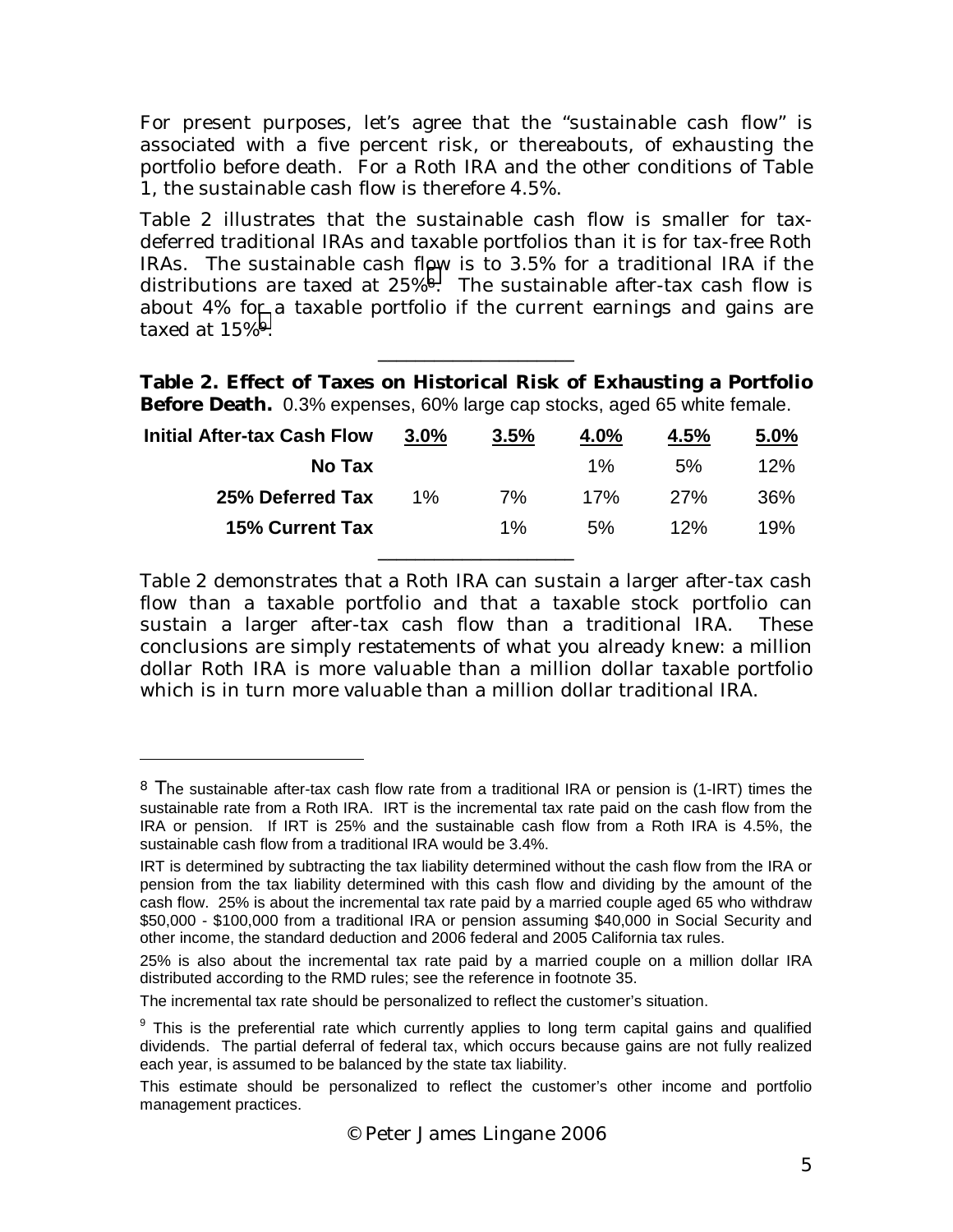**Optimizing the Portfolio Composition**. A portfolio is exhausted prematurely when the downside risk is large early in retirement. Downside risk is reduced by changes in portfolio composition which increase expected return and/or reduce volatility. The goal is therefore a portfolio composition which provides a high enough return and a low enough volatility.

Bengen has shown, and others have confirmed, that the lowest historical risks of running out of money within a given time horizon are associated with portfolio compositions containing between about 50% and 75% stocks. Table 3 illustrates a similar result for the risk of exhausting the portfolio before death.

Table 3 also illustrates that the sustainable cash flow increases with age. \_\_\_\_\_\_\_\_\_\_\_\_\_\_\_\_\_\_\_\_\_

**Table 3. Effects of Stock Allocation and Retirement Age on the Risk of Exhausting a Portfolio Before Death.** 0.3% expenses, no taxes.

| <u>Age</u> | <u>CF 30% 40% 50% 60% 70% 80% 90% 100%</u>         |  |  |  |  |
|------------|----------------------------------------------------|--|--|--|--|
|            | <b>65WF 4.5%</b> 13% 9% 6% 5% 5% 6% 7%             |  |  |  |  |
|            | <b>75WF 5.5%</b> 8% 7% 5% 5% 5% 6% 7%              |  |  |  |  |
|            | <b>85WF 8.0%</b> 6% 5% 4.8% 4.55 4.4% 4.5% 4.8% 5% |  |  |  |  |
|            |                                                    |  |  |  |  |

Increasing the stock allocation tends to increase portfolio returns but the increased volatility at high stock allocations is apparently the more important determinant of portfolio risk.

Decreasing stock allocations tends to decrease portfolio volatilities but the lower return at the low stock allocations is apparently the more important determinant of risk.

Higher stock allocations are associated with higher values for the final portfolio even if they do not reduce the risk of exhausting the portfolio before death. Thus a customer who is motivated to make his or her heirs rich and who is willing to accept more portfolio volatility might be advised choose a stock allocation towards the higher end of the 50 – 75% range.

Bengen, and others, have investigated the addition of small capitalization and international stocks and REITs to the portfolio. Bengen's preference is for a portfolio containing 60% intermediate government bonds (or 45% intermediate bonds and 15% T-bills), 42% large capitalization stocks and 18% small capitalization stocks.

Studies of the effects of equity composition are limited since there is limited information on international stocks and REITs and other important equity classes before about 1972. Guyton and Klinger report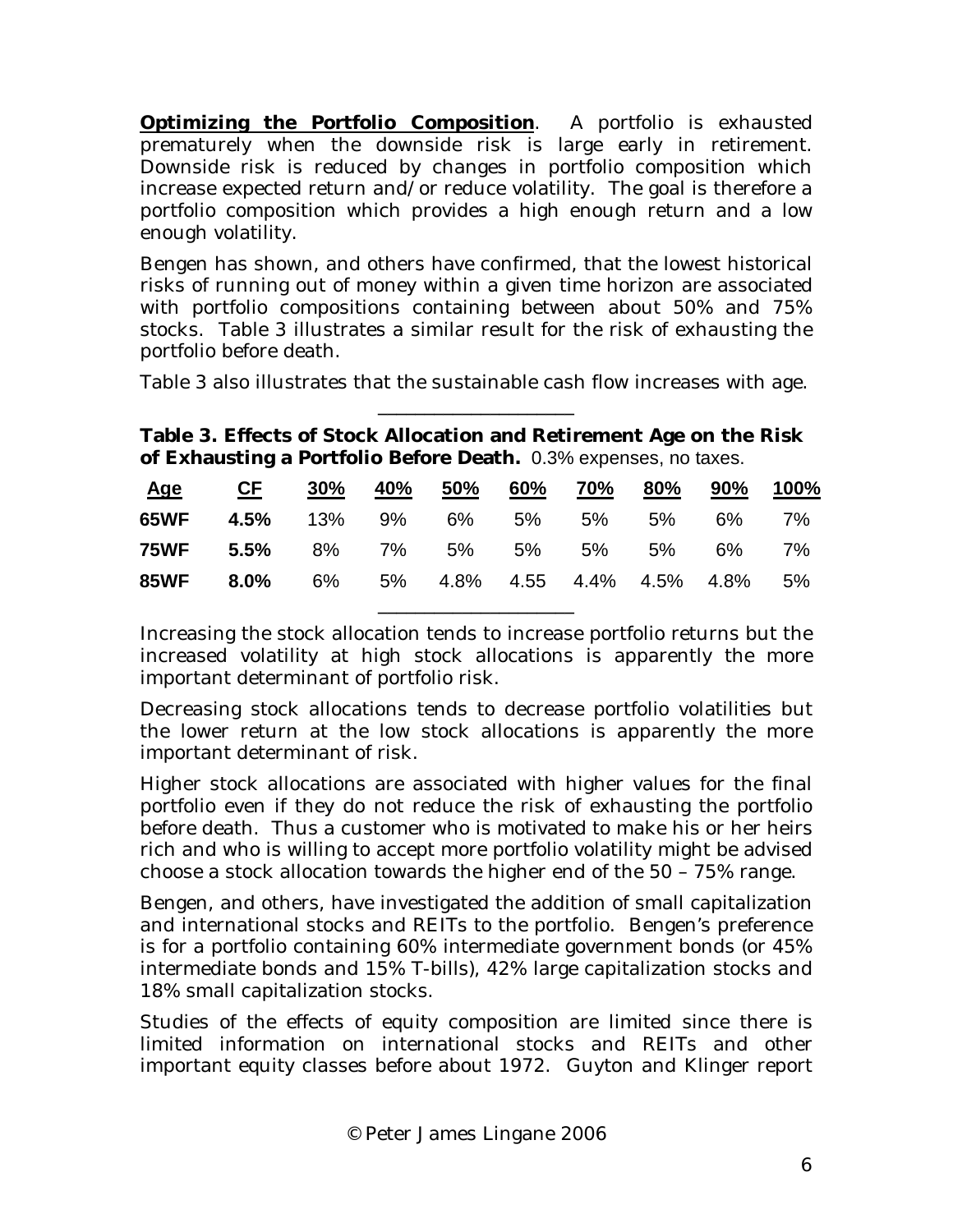little difference in the longevity of a multi-equity portfolio and a portfolio of large capital stocks<sup>10</sup>.

A commonly quoted rule of thumb is that bond allocations should increase with  $age^{11}$ . To test this rule in historical simulations, bond allocations were increased by 1% annually. If the initial allocation were 50% for a white female aged sixty-five, the bond allocation would have been increased to 85% bonds at age one hundred.

\_\_\_\_\_\_\_\_\_\_\_\_\_\_\_\_\_\_\_\_\_

**Table 4. Effects of Changing Bond Allocations during Retirement.** 0.3% expenses, no tax, 4.5% initial cash flow, 65 year-old white female.

| <u>Initially 60% 50% 40% 30% 20% 10% none</u>      |  |                                         |  |  |
|----------------------------------------------------|--|-----------------------------------------|--|--|
| <b>Constant</b> 8.5% 6.1% 5.3% 5.1% 5.3% 6.1% 7.2% |  |                                         |  |  |
|                                                    |  | Up 1% 13% 8.9% 6.9% 6.2% 6.3% 6.7% 7.6% |  |  |
| <b>Down 4.5%</b> 4.4% 4.3% 4.4% 4.6% 5.4% 6.6%     |  |                                         |  |  |
|                                                    |  |                                         |  |  |

As shown in Table 4, gradually increasing the bond allocation during retirement increases the risk of exhausting a portfolio before death, although the effects are relatively modest.

It has been suggested that increasing bond allocations during retirement is the wrong strategy and that bonds should instead be preferentially liquidated<sup>12</sup>. This suggestion was tested in historical simulations by decreasing the bond allocation by 4.5% annually until the bonds were

 $10$  Decision Rules and Maximum Initial Withdrawals Rates by Jonathan T. Guyton and William J. Klinger, *Journal of Financial Planning*, March 2006.

Compare the cash flows sustainable at a 95% confidence standard for a portfolio with 65% equities. Sustainable cash flows are marginally higher with a single equity class: 5.7 vs. 5.5% in Table 6 (40 years) and 5.9 vs. 5.7 in Table 7 (30 years).

Guyton and Klinger draw a different conclusion from their data.

<sup>&</sup>lt;sup>11</sup> Kathleen Prender writes in the *San Francisco Chronicle* of October 29, 2006 that Jack Bogle suggested to her that bonds should equal age minus 10 during his recent visit to San Francisco.

 $12$  Extending Retirement Payouts by Optimizing the Sequence of Withdrawals by Jon J. Spitzer and Sandeep Singh, *Journal of Financial Planning*, April 2006.

<sup>1.</sup> Spend bonds before stocks if the tax rates are the same or favor stocks.

<sup>2.</sup> The order of withdrawal from traditional and Roth IRAs is largely immaterial but it can be taxefficient to withdraw from both portfolios simultaneously.

<sup>3.</sup> Cash flows should come first from the IRA or taxable portfolio with the smaller after-tax return.

These recommendations are based on expected returns and neglect increases in return as a result of rebalancing. These recommendations are based on deterministic forecasts and neglect volatility. These recommendations neglect the other differences between traditional and Roth IRAs which generally sway the decision towards consuming the traditional IRA first.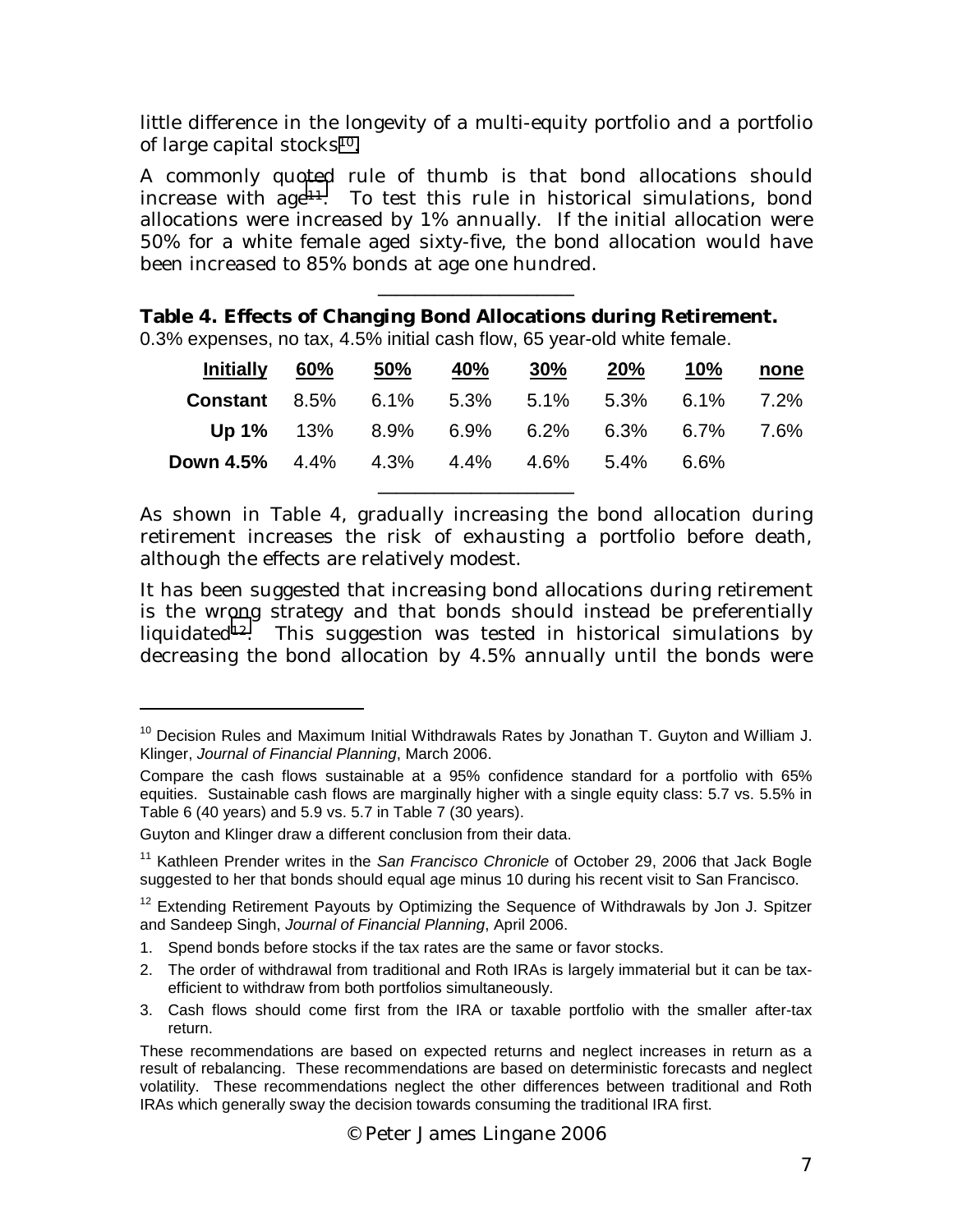fully liquidated. Decreasing the bond allocation by 4.5% annually is comparable to taking the entire cash flow from the bond portfolio.

As shown in Table 4, liquidating the bonds first has only a small effect on the risk of exhausting a portfolio before death. Liquidating bonds first generally reduces risk, especially when the initial bond allocation exceeds 50%, that is when the initial bond allocation is above the optimum range.

Bengen reports that long term government or corporate bonds have been inferior to intermediate government bonds as the fixed income component but that the effect on the "safe" cash flow rate is very modest, 4.2 versus 4.4% in his Figure 3D. I substituted Treasury Inflation Protection Securities (TIPS) for intermediate government bonds and observed a positive but equally modest effect $13$ .

**Investment Expense** has a strong impact on sustainable cash flow. As shown previously<sup>14</sup>, investment expense of one hundred basis points reduce sustainable cash flow from about 4.5 to 4.0%.

**Table 5. Effect of Expense on the Historical Risk of Exhausting Portfolio Before Death.** 60% large cap stocks, no tax, white female aged 65.

 $\overline{\phantom{a}}$  , we can consider the constraint of  $\overline{\phantom{a}}$ 

| <b>Initial After-tax Cash Flow</b> | 3.0% | 3.5%  | 4.0%  | 4.5% | 5.0% |
|------------------------------------|------|-------|-------|------|------|
| 30 bp Expense                      |      |       | $1\%$ | 5%   | 12%  |
| 130 bp Expense                     |      | $1\%$ | 5%    | 12%  | 20%  |
| 230 bp Expense                     | 0.6% | 5%    | 12    | 20%  | 28%  |
|                                    |      |       |       |      |      |

When a customer has surplus resources, expenses are paid from reduced tax revenues and by the heirs. Investment expenses do not diminish the customer's lifestyle.

The calculus is different for customers with limited resources. Expenses force a reduction in investment cash flow and customer pay these expenses by reducing lifestyle. We have an professional obligation to steer such customers towards lower expense arrangements<sup>15</sup>.

-

<sup>&</sup>lt;sup>13</sup> The maximum "safe" 30-year cash flow for a portfolio with 60% large cap stocks and no taxes or expenses increases from 3.9 to 4.2% on substituting 3% TIPS for the intermediate government bonds. 12-month returns were simulated as the coupon rate plus the 12-month inflation rate.

The current TIPS coupon is about 2.5%.

<sup>14</sup> Adjusting Withdrawal Rates for Taxes and Expenses by Gordon B. Pye, *Journal of Financial Planning*, April 2001. Pye concludes that the reduction in sustainable cash flow equals the ratio of annual expenses (as a percentage of the value of the portfolio) to the expected mean return.

<sup>&</sup>lt;sup>15</sup> "There should be no equivocation in ethical parlance on this key point: a certificant should always act in the best interest of the client." Daniel B. Moisand, President, FPA, in comments re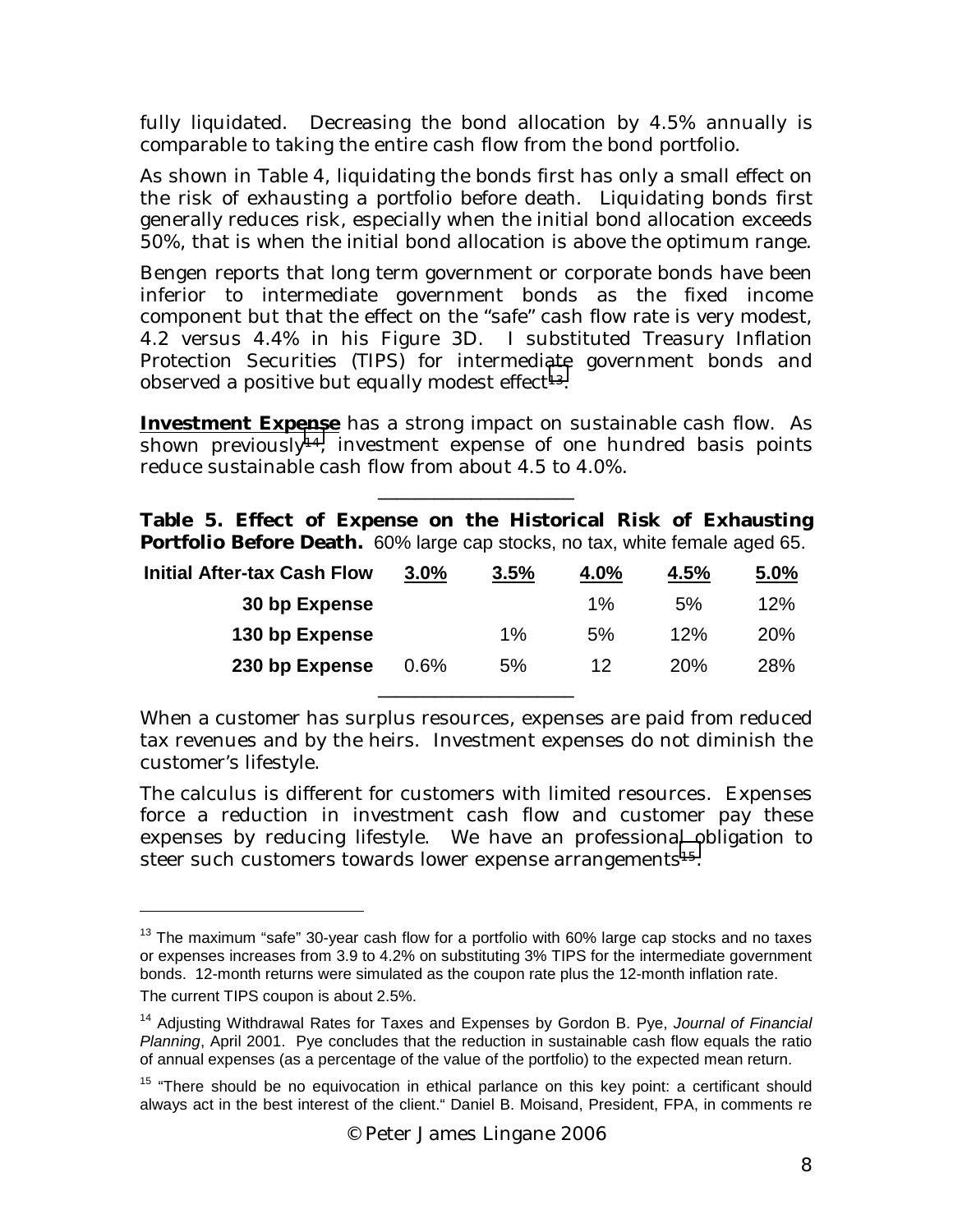Investment expense can be as low as 20 - 40 basis points annually based on low cost stock index funds and ETFs, bonds purchased at auction and limited advisory services.

**Limitations of Historical Simulations**. Historical forecasts underesample the early and late years. It is demoralizing to observe that the risk of exhausting a portfolio before death is not affected by the 2000-2 bear market.

To understand the magnitude of the undersampling bias, I extended the data set using average monthly returns. For example, a simulation beginning in December 1999, which is the final simulation in the 1926- 2000 interval shown in Table 6, uses historical data for the first five years and average data thereafter.

# \_\_\_\_\_\_\_\_\_\_\_\_\_\_\_\_\_\_\_\_\_ **Table 6. Effects of Increased Sampling of the Recent Historical Data.**

60% large cap stocks, no tax, white female aged 65, 4.5% initial cash flow. The "sustainable rate" is the initial cash flow which produces a 5.3% risk of exhausting the portfolio before death.

|           | <b>Risk within</b><br>35 years | <b>Risk before</b><br><b>Death</b> | <b>Sustainable</b><br>Rate |
|-----------|--------------------------------|------------------------------------|----------------------------|
| 1926-1970 | 25%                            | 5.2%                               | 4.50%                      |
| 1926-1975 | 27%                            | 5.3%                               | 4.50%                      |
| 1926-1980 | 25%                            | 4.8%                               | 4.55%                      |
| 1926-1985 | 23%                            | 4.4%                               | 4.60%                      |
| 1926-1990 | 21%                            | 4.1%                               | 4.65%                      |
| 1926-1995 | 20%                            | 3.8%                               | 4.70%                      |
| 1926-2000 | 22%                            | 4.0%                               | 4.65%                      |
|           |                                |                                    |                            |

The results summarized in Table 6 provide no evidence that the undersampling of recent data materially biases the sustainable cash flows derived from historical simulations.

A concern is that the financial environments over the next eighty years will be different from those that influenced the Ibbotson data set. To use historical simulations, the planner must make a leap of faith that the sustainable withdrawal rates determined from the data of the past eighty years will apply in the future.

Exposure Draft Revisions to *CFP Board's Code of Ethics and Professional Responsibility* and *Financial Planning Practice Standards*, September 25, 2006.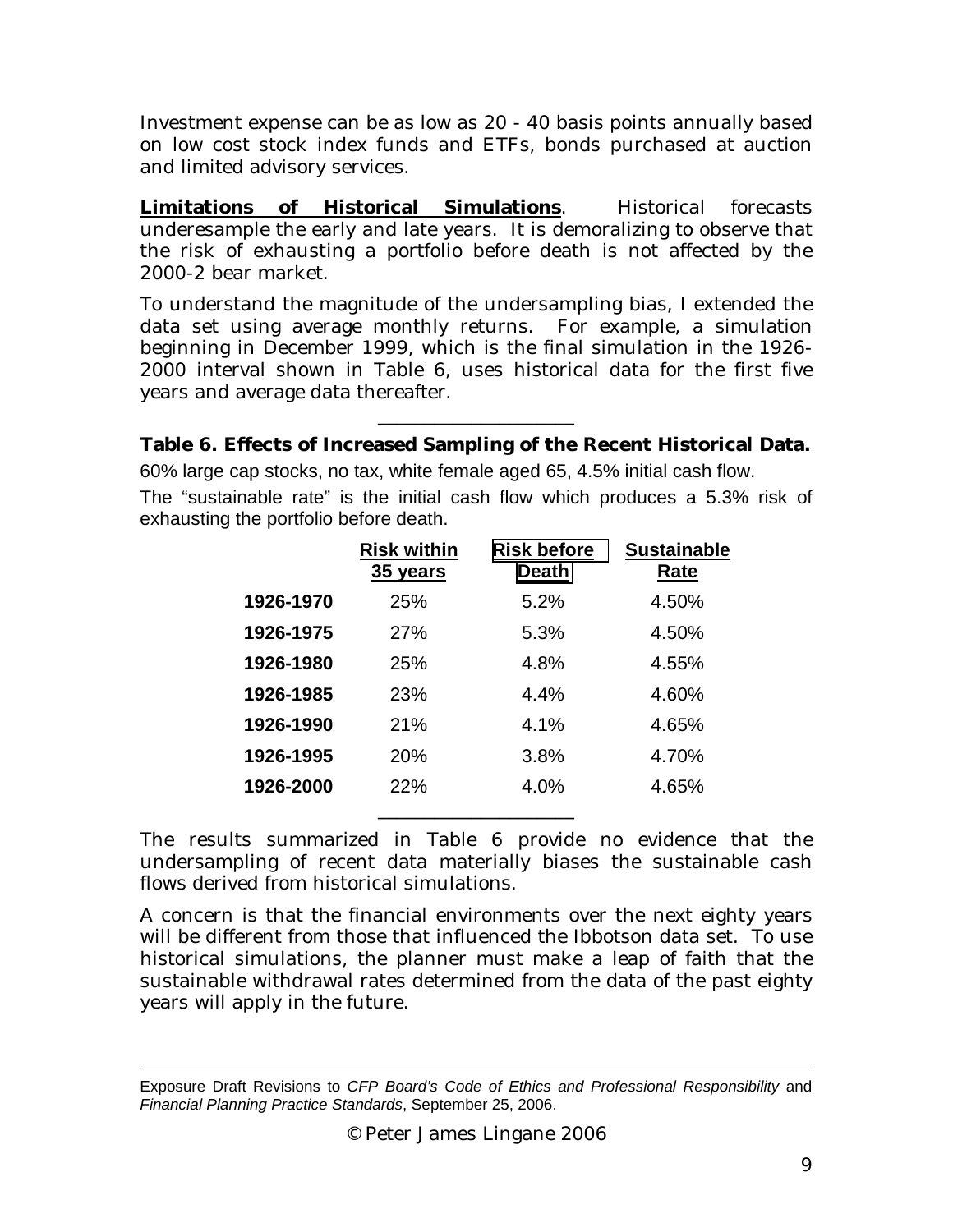Suppose that we had a mathematical model of market performance and that we determined sustainable withdrawal rates for all possible variations in model parameters. This would broaden our understanding of the future. This is the promise of Monte Carlo simulation.

**Monte Carlo Lite**. Some simulators randomly draw returns for stocks, bonds and inflation from the historical data set<sup>16</sup>. This guarantees uniform oversampling.

Tables 7 compares the risks of exhausting a portfolio prematurely using different historical and randomized data sets.

For a 4.5% initial cash flow, historical simulations using the 1926-2005 data set indicate that the risk of failure within 35 years is 27% and that the risk of exhausting the portfolio before death is 5%. These results were seen earlier in Tables 1 and 2.

If the 12-month returns are randomized, the risk of failure within 35 years is 23% and the risk of exhausting the portfolio before death is 6%. (The decreased risk within 35 years and the increased risk before death imply that the failures occur at earlier times with randomized data.)

If monthly data are randomized; the risks are 22% and 5% respectively.

\_\_\_\_\_\_\_\_\_\_\_\_\_\_\_\_\_\_\_\_\_

#### **Table 7a. Effect of Randomizing, 1926-2005.**

 $\overline{a}$ 

The risks shown are for exhausting a portfolio within 35 years, or before death. 40% bonds, 0.3% expense, no tax, aged 65 white female.

| <b>Initial Cash Flow</b>            | 4.0% | 4.5% | $5.0\%$                            | 5.5% | 6.0% |
|-------------------------------------|------|------|------------------------------------|------|------|
| Historical <sup>17</sup>            |      |      | $10, 1$ 27, 5 47, 12 58, 19 69, 27 |      |      |
| Randomized 12-monthly <sup>18</sup> |      |      | 14, 3 23, 6 32, 9 44, 14 53, 19    |      |      |
| Monthly <sup>19</sup>               |      |      | $10, 2$ 22, 5 33, 9 42, 14 55, 19  |      |      |

<sup>&</sup>lt;sup>16</sup> For example, Making Retirement Income Last a Lifetime by John Ameriks, Robert Veres and Mark J. Warshawsky, *Journal of Financial Planning*, December 2001; DIESEL: A system for Generating Cash Flow During Retirement, Stephan Quinn Cassaday, *Journal of Financial Planning*, September 2006; and the Monte Carlo Retirement Calculator, pivotpointadvisors.com.

 $17$  12-month rolling returns were calculated for large capitalization stocks, intermediate government bonds and inflation beginning each month from January 1926. The rolling averages were based on the Ibbotson data through December 2005 and on average monthly returns thereafter. 600 realizations were initiated from January 1926 though December 1975.

 $18$  12-month rolling returns were calculated from the Ibbotson data for large capitalization stocks, intermediate government bonds and inflation beginning with each month from January 1926 through January 2005. Two hundred series of 1080 sets of 12-month returns were generated by drawing randomly, with replacement, from these returns. Six hundred realizations were calculated for each of these series.

<sup>&</sup>lt;sup>19</sup> Two hundred series of 1080 sets of monthly returns for large capitalization stocks, intermediate bonds and inflation was generated by drawing randomly, with replacement, from the Ibbotson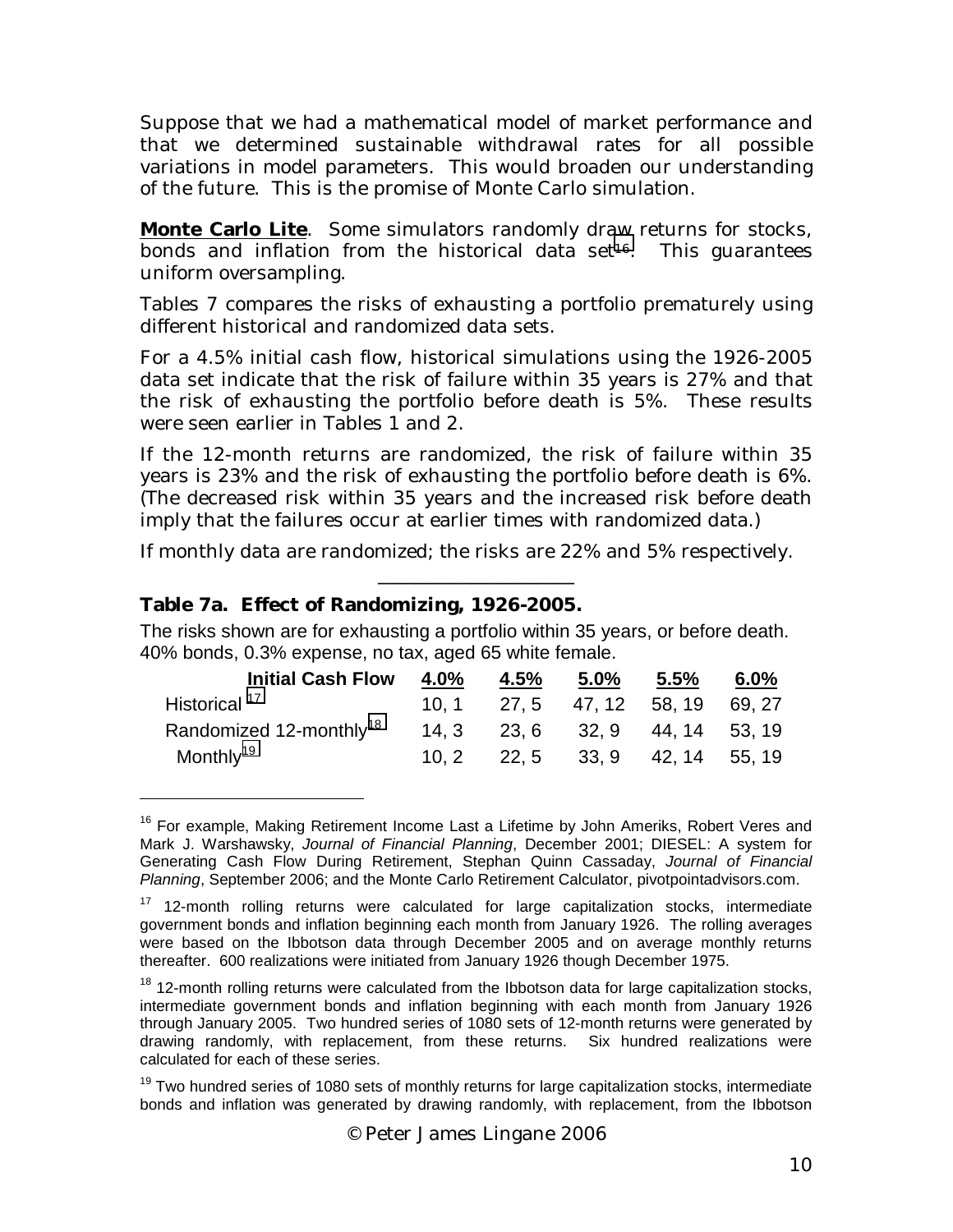# **Table 7b. Effect of Randomizing, 1946-1999.**

The risks shown are for exhausting a portfolio within 35 years, or before death. 40% bonds, 0.3% expense, no tax, aged 65 white female.

| <b>Initial Cash Flow</b>            | 4.0% | 4.5% | 5.0%                             | 5.5% | 6.0% |
|-------------------------------------|------|------|----------------------------------|------|------|
| Historical <sup>20</sup>            |      |      | 21, 2 41, 9 58, 17 66, 24 68, 29 |      |      |
| Randomized 12-monthly <sup>21</sup> |      |      | 7, 1 14, 3 23, 6 34, 9 45, 14    |      |      |
| Randomized monthly <sup>22</sup>    |      |      | 5, 1 13, 2 22, 5 34, 8 45, 12    |      |      |

#### **Table 7c. Effect of Randomizing, 1972-2005.**

The risks shown are for exhausting a portfolio within 35 years, or before death. 40% bonds, 0.3% expense, no tax, aged 65 white female.

| <b>Initial Cash Flow</b>            | 4.0% | 4.5% | $5.0\%$                    | 5.5% | 6.0% |
|-------------------------------------|------|------|----------------------------|------|------|
| Historical <sup>23</sup>            | 0. 0 |      | 38, 6 52, 18 60, 28 69, 36 |      |      |
| Randomized 12-monthly <sup>24</sup> | 15.3 |      | 26, 6 36, 10 50, 15 60, 21 |      |      |
| Randomized monthly <sup>25</sup>    | 15.3 |      | 25, 6 38, 10 49, 15 60, 20 |      |      |

 $\overline{a}$ data for January 1926 through December 2005. Twelve-month rolling averages were calculated for each of these series and 600 realizations were initiated for each series.

 $20$  12-month rolling returns were calculated for large capitalization stocks, intermediate government bonds and inflation beginning each month from January 1946. The rolling averages were based on the Ibbotson data through December 2005 and on average monthly data thereafter. 288 realizations were initiated from January 1946 though December 1969.

 $21$  12-month rolling returns were calculated from the Ibbotson data for large capitalization stocks, intermediate government bonds and inflation beginning with each month from January 1946 through January 1999. Two hundred series of 1080 sets of 12-month returns were generated by drawing randomly, with replacement, from these returns. Six hundred realizations were initiated for each of these series.

 $22$  Two hundred series of 1080 sets of monthly returns for large cap stocks, intermediate government bonds and inflation was generated by drawing randomly, with replacement, from the Ibbotson data for January 1946 through December 1999. Twelve-month rolling averages were calculated for each of these series and 600 realizations were initiated for each series. This is the general approach used by Ameriks, *et al., op. cit.*.

<sup>23</sup> 12-month rolling returns were calculated for large cap stocks, intermediate government bonds and inflation beginning with each month from January 1972. The rolling averages were based on the Ibbotson data through December 2005 and on average monthly data thereafter. 48 realizations were initiated from January 1972 though December 1975.

 $24$  12-month rolling returns were calculated from the Ibbotson data for large cap stocks, intermediate government bonds and inflation beginning with each month from January 1972 through August 2004. Two hundred series of 1080 sets of 12-month returns were generated by drawing randomly, with replacement, from these returns. Six hundred realizations were initiated for each of these series. This is the general approach used by Cassaday*, op. cit.*.

<sup>25</sup> Two hundred series of 1080 sets of monthly returns for large cap stocks, intermediate bonds and inflation was generated by drawing randomly, with replacement, from the Ibbotson data for January 1972 through July 2005. Twelve-month rolling averages were calculated for each of these series and 600 realizations were initiated for each series.

© Peter James Lingane 2006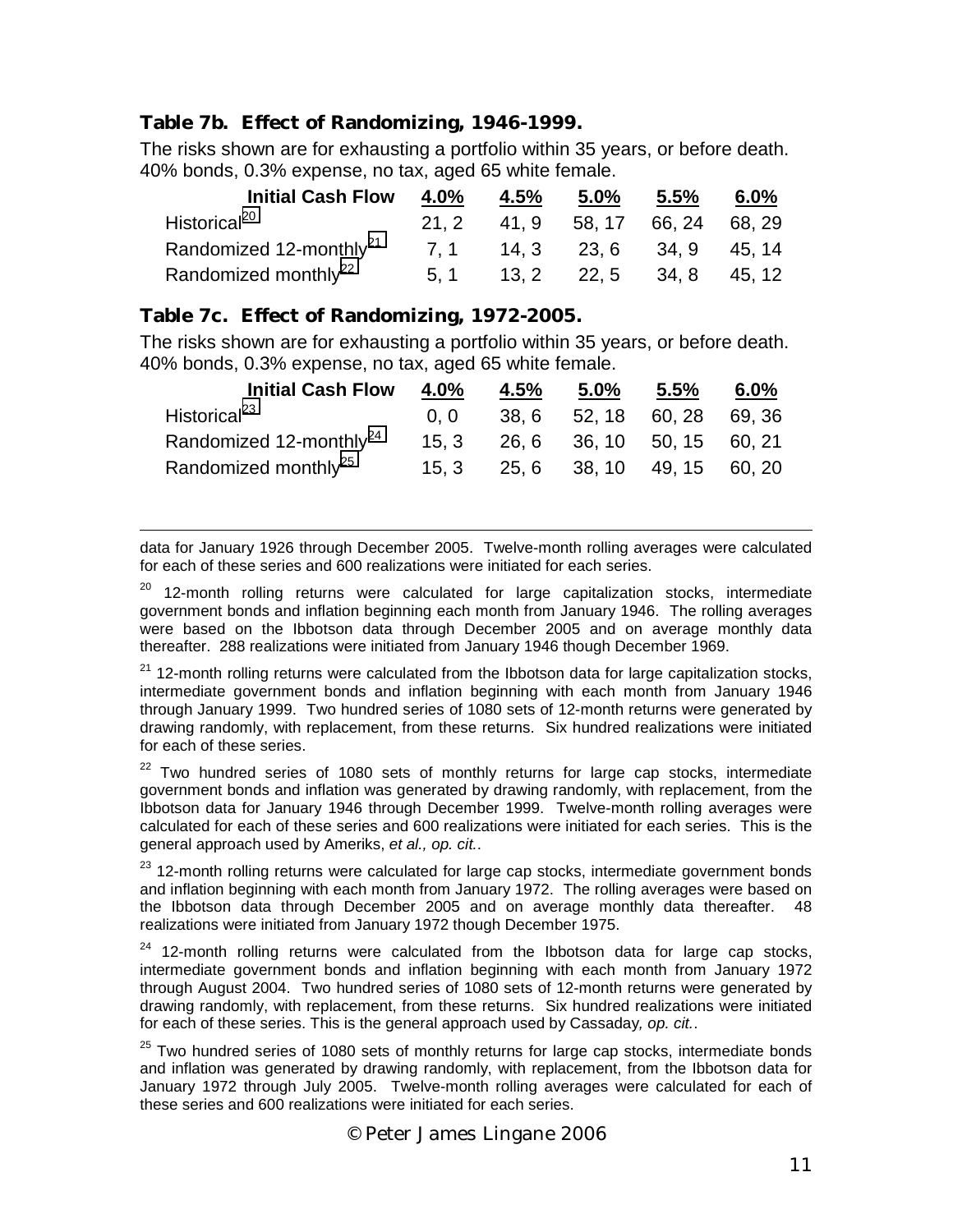The first conclusion is that the risks of exhausting a portfolio were somewhat higher in the 1946-99 and 1972-2005 historical intervals.

The second conclusion is that randomizing increases risk at low initial cash flows and decreases risk at higher cash flows. The crossover cash flow at which randomization does not change the risk of exhausting the portfolio before death is about 4.5% for the 1926-1975 data set and a bit higher for the other data sets.

The third conclusion is that randomizing the monthly data has about the same effect as randomizing the 12-monthly data.

The results in Table 6 are consistent with Bengen's observations<sup>26</sup>: higher risks of exhausting the portfolio for low cash flows and lower risks for high cash flows.

A bear market is commonly defined as a market decline of 20% or more. But a sharp decline followed by a rapid recovery – think 1987 - is not necessarily a portfolio killer. The danger is a large decline followed by another large decline and a drawn out recovery. Bengen reported that negative returns cluster into bear markets less frequently in randomized simulations. In other words, randomization destroys serial correlations.

The lower risks observed upon randomizing the data probably stem from the loss of serial (time) correlations. Planners should be leery of relatively high sustainable cash flows if based on randomized data sets.

**Monte Carlo Simulation**27. The analysis depends on a mathematical model of inflation and asset returns. The challenge is developing a model which adequately describes market interactions<sup>28</sup>.

Pye made an historic effort<sup>29</sup>. He assumed that inflation depends on four variables: a constant, the inflation rates in the prior and second prior years and an amount of unanticipated inflation. Because inflation in the current year depends on inflation in prior years, Pye's model honors the serial correlation in the inflation data.

 $26$  Bengen, Appendix A. His approach is equivalent to randomizing the data, albeit in a sophisticated manner, because correlations were neglected. Bengen reported the crossover cash flow was 5.25%.

<sup>&</sup>lt;sup>27</sup> Monte Carlo Methods in Financial Engineering by Paul Glasserman, Springer-Verlag, 2004. Not for the faint of heart.

<sup>28</sup> The Problems with Monte Carlo Simulation by David Nawrocki, *Journal of Financial Planning*, November 2001. Nawrocki' discusses the complexity of the financial markets, with numerous references to the work of others, and provides an example of how neglecting covariance can lead to the wrong investment decision.

<sup>29</sup> Sustainable Real Spending from Pensions and Investments by Gordon B. Pye, *Journal of Financial Planning*, June 1999.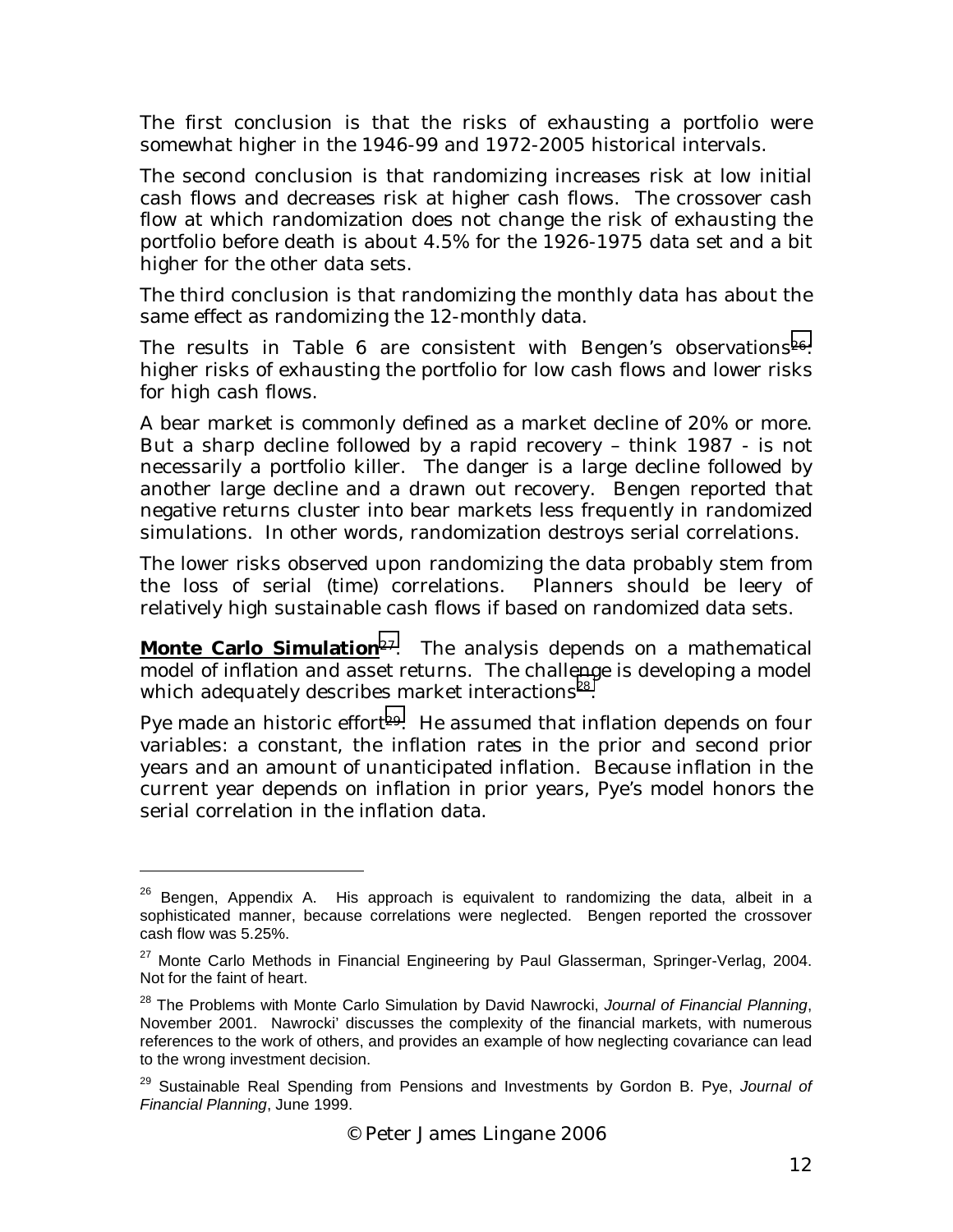Pye chose the value of the constant term in the inflation model to reflect his view of future inflation annualized over long periods<sup>30</sup>. He modeled the amount of unanticipated inflation as being normally distributed with zero mean and 2% standard deviation. The influences of other variables were characterized from the historical data.

Market returns are largely random in nature. Pye modeled a negative correlation between return and inflation<sup>31</sup> by modeling the mean of the return distribution as a constant plus 4.5 times the amount of unanticipated inflation. Both the constant and the 4.5 factor were estimated from historical data.

Pye included a feedback loop which limited the cash flow in some circumstances. This makes impossible direct comparisons between his results and those of historical simulations.

Guyton and Klinger<sup>32</sup> developed a model which addresses some of Nawrocki's criticisms. The results at low cash flows suggest a higher failure rate than is observed in historical simulations<sup>33</sup>. But it is worth noting that serial correlations were not included in their model, meaning that the model may be doing little more than randomizing the data. Their qualitative result, that risks are understated by historical simulations at low initial cash flows, is consistent with randomization.

The magnitude of the modeling challenge was recently illustrated by San Francisco's William Coaker<sup>34</sup>. He analyzed fifteen assets classes over the past 35 years and concluded the "correlation among asset classes appears to be inherently unstable." That's a polite way of saying that the

-

|  |  | 1997  1998  1999  2000  2001  2002  2003  2004  2005  2006  2007 |  |  |  |
|--|--|------------------------------------------------------------------|--|--|--|
|  |  |                                                                  |  |  |  |

3.5% 3.5% 3.3% 3.3% 3.3% 3.0% 3.0% 2.8% 2.8% 2.8% N/A

 $30$  The trustees of the Social Security Administration forecast long term inflation rates in their annual reports which are available at www.ssa.gov. Their "intermediate" inflation forecasts have gradually declined over the past ten years.

Some authors use the difference in the yields of conventional Treasury bonds and of TIPS to estimate long term inflation rates. This difference is currently about 2.3%.

<sup>&</sup>lt;sup>31</sup> There is a very small negative correlation for the returns of large capitalization stocks and inflation. See Ibbotson, *op. cit*., Chapter 6.

 $32$  Decision Rules and Maximum Initial Withdrawals Rates by Jonathan T. Guyton and William J. Klinger, *Journal of Financial Planning*, March 2006. Asset returns and inflation were assumed to be lognormally distributed with means and standard deviations calculated from the historical data. Correlations were factored into the model by constructing a covariance matrix based on the historical returns. Serial correlations were not addressed.

 $33$  Guvton and Klinger report in their Table 2 that a 3.1% initial cash flow was not sustainable 5% of the time over forty years whereas Bengen reports in his Table 4.1 that a 4% initial cash flow is always sustained over forty years.

<sup>34</sup> The Volatility of Correlation by William J. Coaker II, *Journal of Financial Planning*, February 2006.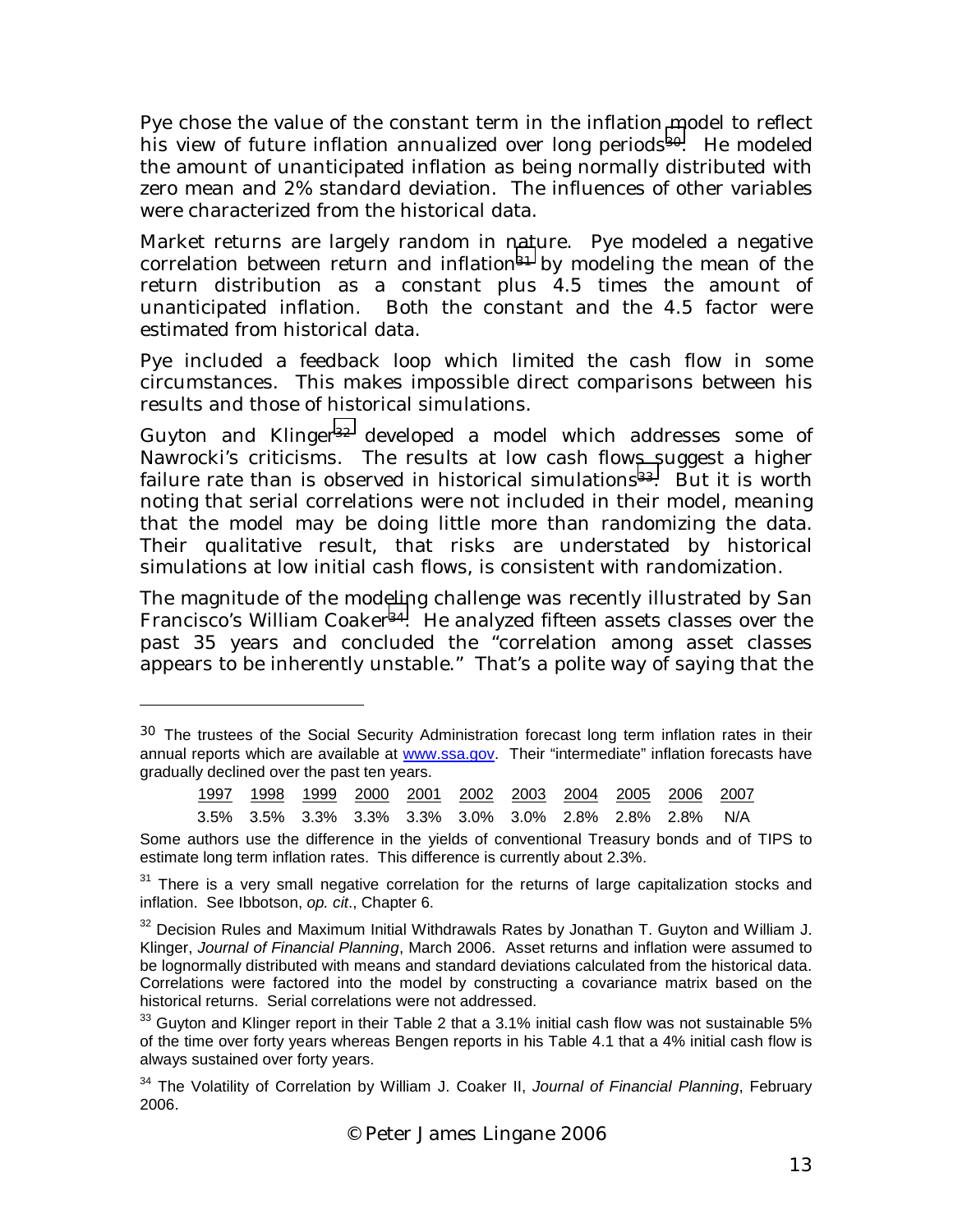modeling of the interactions between asset classes by a correlation matrix is fundamentally wrong, that Monte Carlo simulations based on stable correlation coefficients are fundamentally wrong and that forecasts based on such simulations may be erroneous.

**The Planner's Contribution**. There is no simulation technique that planners can use with complete confidence to address the question how long a retirement portfolio will last. But there are things that we can do to decrease the risk of portfolios being exhausted prematurely.

• Understand the customer. The portfolio design and cash flow strategy is influenced by the customer's spending and income, assets, health, insurance, risk aversion, financial sophistication, family dynamics and doubtless other factors.

Many customers will not benefit from estimates of the risks we have been discussing. Someone with a \$10 million portfolio and a hundred thousand dollar life style is financially secure with the real interest and dividends from a blended portfolio of stocks and TIPS while the customer with a million dollar portfolio and a hundred thousand dollar life style is not financially secure unless spending is reduced.

- Analyze how spending and income escalate and how required cash flow must escalate in order to balance spending and other income. As we shall see, the rate of escalation of the required cash flow affects the sustainable cash flow.
- Build a diversified, low cost portfolio. As we have seen, appropriate equity allocations and low expenses reduce the risk of exhausting a portfolio prematurely.
- Manage for tax efficiency. The general recommendation is to own the investments which produce the most taxable income in pension and IRA accounts35.

Accelerate distributions from traditional pensions and IRAs when appropriate. A married couple who plan on taking only the minimum required distributions from their million dollar traditional IRAs might save \$40,000 in federal taxes by accelerating distributions<sup>36</sup>.

• Insure strategy compliance by recommending appropriate adjustments to cash flow in response to market conditions and

 $35$  For example, Integrating Investments & the Tax Code by William Reichenstein and William Jennings, John Wiley 2003.

<sup>36</sup> New From Your Employer: The Roth 401k by Peter James Lingane, AAII *Journal*, January 2006.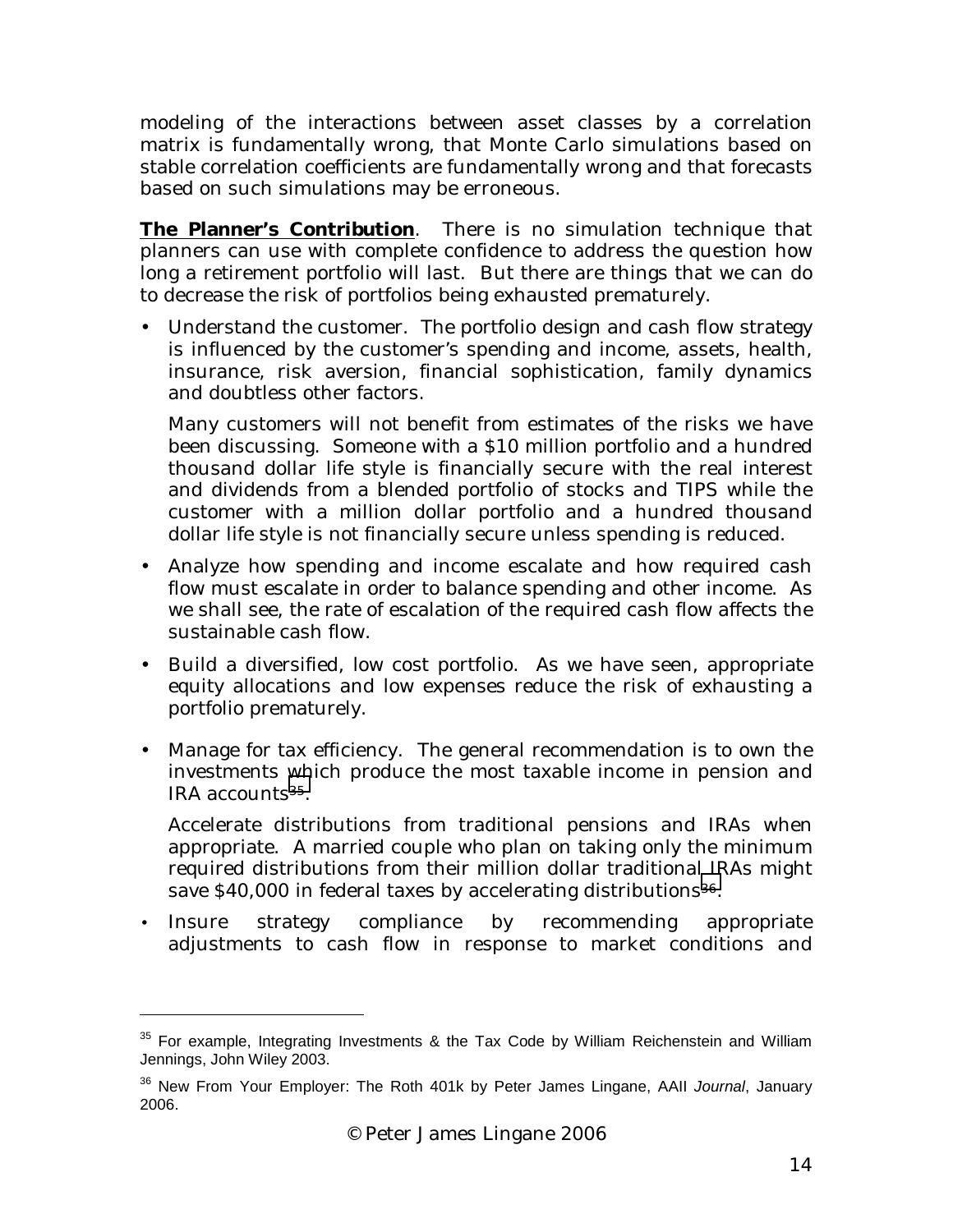customer input. Insuring compliance could also mean distributing cash flow and other services<sup>37</sup>.

**Escalating Required Cash Flow**. I have been assuming that the required cash flow escalates in lock step with inflation. Yet the evidence is that retirement spending tends to increase more slowly than inflation38. We become less active, less likely to travel and less likely to make major purchases as we grow older<sup>39</sup>.

I approach retirement spending by asking my customer to monitor their current spending. After adding the spending that the customer has forgotten about and eliminating the spending which will disappear in retirement, the customer and I escalate each spending category.

*Example. Health care expenses might increase at twice the rate of inflation; real estate taxes might increase by 1% annually; food, clothing, utilities, automobile and miscellaneous expense might increase at one half the rate of inflation; and discretionary spending might remain constant. The open circles in Figure 1 illustrate how the growth in spending might escalate over time for a particular customer.* 

I generally forecast the tax liability year by year. A constant tax rate applied to income may a workable simplification but I'm put off by the need to validate this simplification for each situation.

The solid circles Figure 1 are the difference between spending and the Social Security benefit; this customer has no other income.

The solid line assumes that the required cash flow escalates as inflation. Inflation overstates the required rate of increase for this customer.

 $\overline{a}$ 

- Maintain three to five months of living expenses in the customer's checking account.
- Review and rebalance quarterly with attention to tax loss harvesting. Withdraw quarterly from each asset class after rebalancing.
- Withhold income taxes. The federal EFTPS system allows electronic payments to be scheduled a year in advance (e.g., quarterly estimated tax payments) and the California Franchise Tax Board offers a similar service called "Web Pay." Both services are free.

<sup>39</sup> Do Accumulation Models Over-state What's Needed to Retire? By Kenn Tacchino and Cynthia Saltzman, *Journal of Financial Planning*, February 1999.

© Peter James Lingane 2006

<sup>37</sup> Cassaday, *op. cit.*

<sup>•</sup> Consolidate accounts at a single institution both for simplicity, which becomes increasingly important as retirees age and lose interest in their finances, and to provide a full picture of money flows each month.

<sup>38</sup> See Guyton and Klinger, *op. cit*. "But real-life client experiences, coupled with dramatically rising health care costs and uncertainty about possible reductions in Social Security benefits, make us unwilling to consider the possibility of such natural reductions in a retiree's income needs."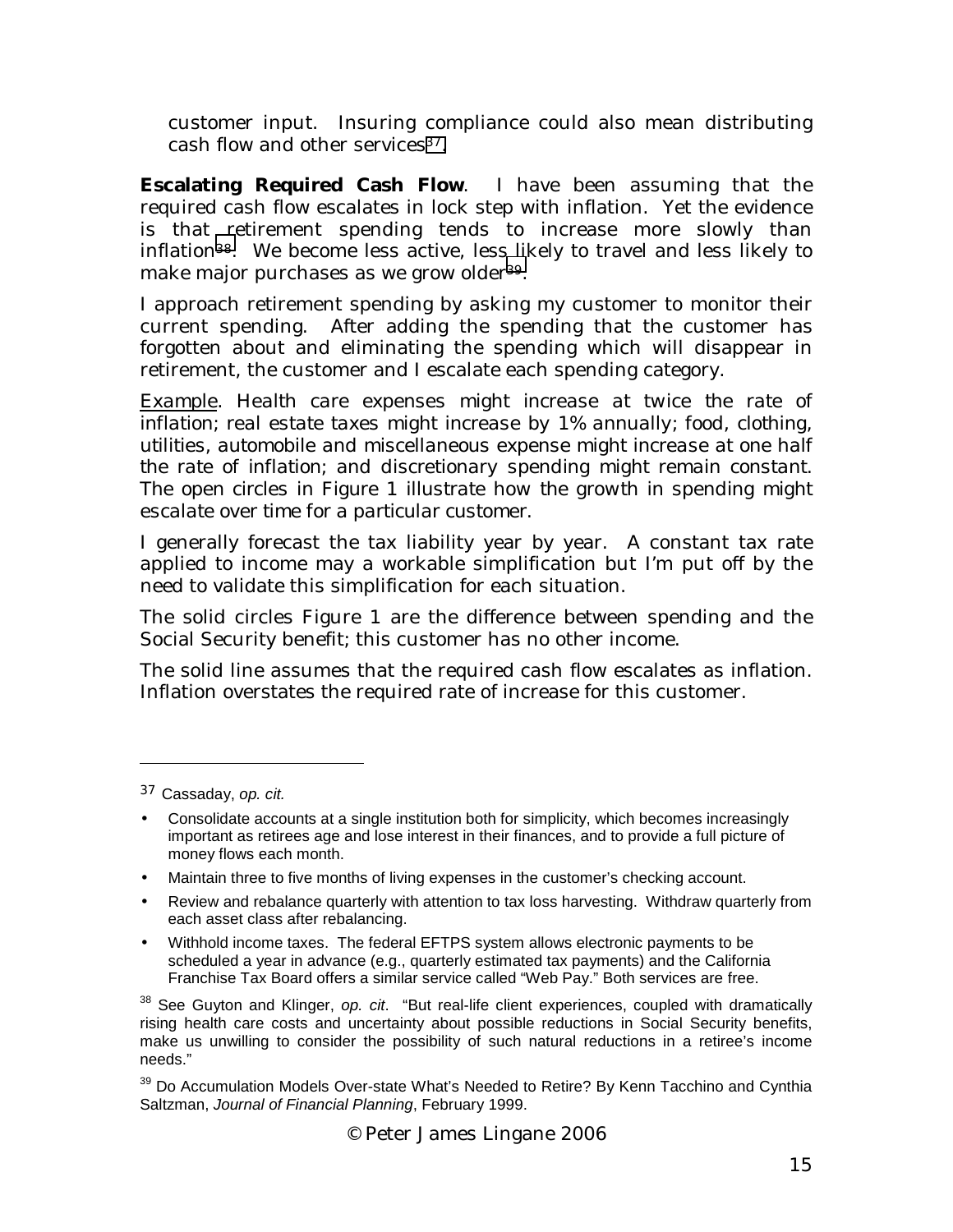

Bernicke, assuming a 3% inflationary environment, suggested modeling required cash flow as decreasing about 1% annually between retirement and age 75 and increasing at about the rate of inflation thereafter<sup>40</sup>.

Required cash flow increases more rapidly in Figure 1 than in Bernicke's model. But the same mathematical structure – constant escalation for ten years, escalation as inflation thereafter – provides an approximate fit.

To gauge the impact of the required cash flow illustrated in Figure 1, the historical model was modified with the results shown in Table 8.

#### **Table 8. Effect of Rate of Escalation of Withdrawals on the Historical Risk of Exhausting Portfolio Before Death.**

\_\_\_\_\_\_\_\_\_\_\_\_\_\_\_\_\_\_\_\_\_

40% bonds, 0.3% expenses, no tax, white female aged 65.

-

| <b>Initial After-tax Cash Flow</b>             | 4.0%    | 4.5%    | 5.0%    | 5.3%    | 5.5% |
|------------------------------------------------|---------|---------|---------|---------|------|
| <b>Escalate as Inflation</b>                   | 1.0%    | $5.3\%$ | 12%     | 17%     | 19%  |
| 1% for 10 years and as<br>inflation thereafter | $0.7\%$ | 1.6%    | $3.2\%$ | $5.5\%$ | 7.5% |

\_\_\_\_\_\_\_\_\_\_\_\_\_\_\_\_\_\_\_\_\_

 $40$  Table 5, Reality Retirement Planning: A New Paradigm for an Old Science by Ty Bernicke, *Journal of Financial Planning*, June 2005.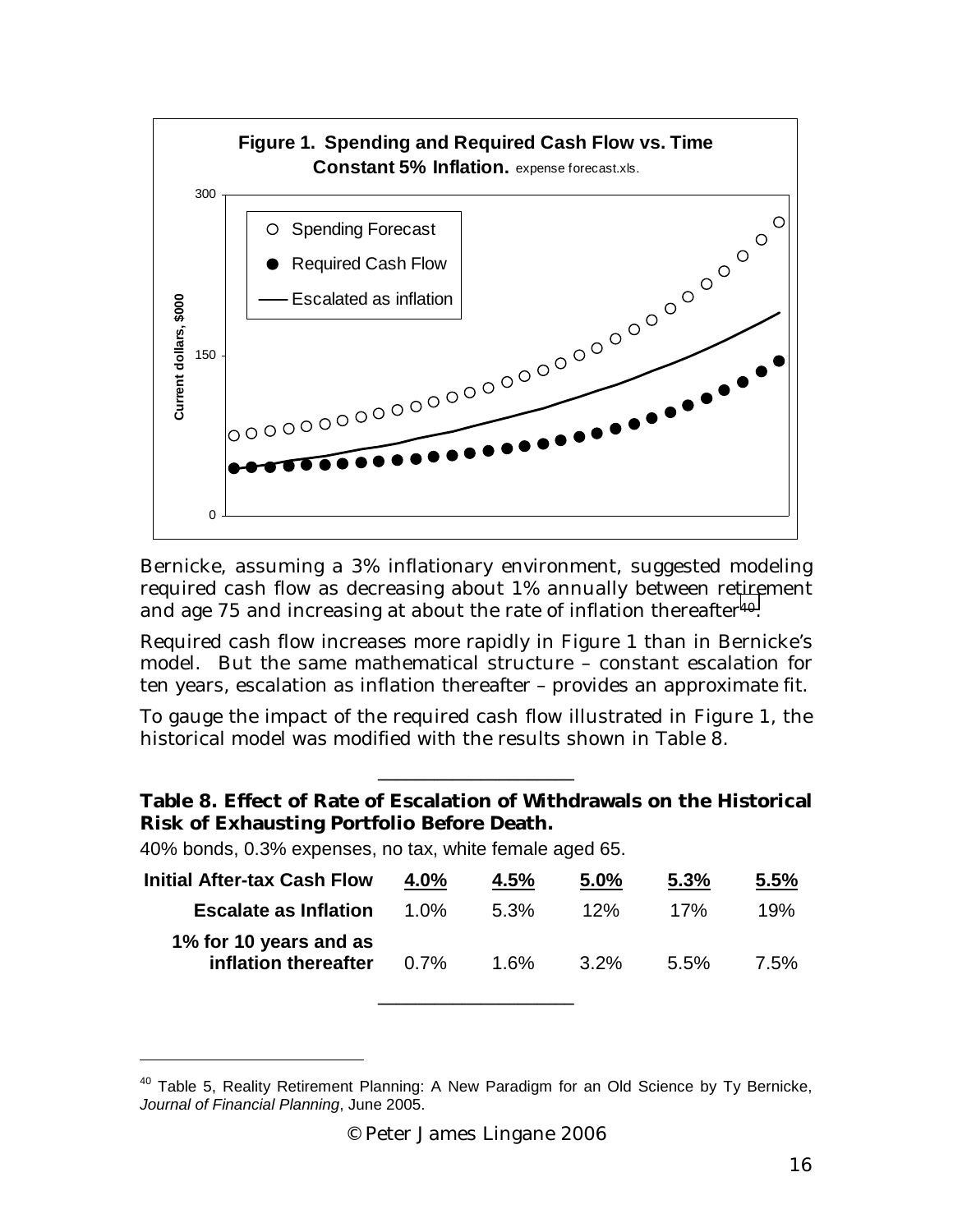Sustainable cash flow is 4.5% if cash flow is escalated as inflation and 5.3% if the escalation is based on this customer-specific forecast. This result confirms Bernicke's observation that the sustainable cash flow is increased substantially if cash flow escalates less rapidly than inflation.

Cassaday, *op. cit.*, reported the sustainable cash flow as 7%. This result is optimistic because he escalated cash flow at constant 3% rather than using the (higher) inflation rates during the study period<sup>41</sup>.

The rate of escalation of required cash flow will increase if part of the portfolio is used to purchase a fixed annuity. Figure 2 illustrates that the required cash flow from the remaining portfolio must escalate about as fast as inflation, for this customer, after annuitizing one half of the portfolio. The remaining portfolio will not able to sustain the same rate of cash flow after annuitization due to the increased rate of escalation.

Annuitization makes sense if the payout is high enough<sup>42</sup>. "High enough" depends on the circumstances, which include a recognition of the decrease in the sustainable cash flow from the remaining portfolio.

 $\overline{a}$  $41$  The sustainable cash flow is 5.7% if cash flow is escalated at 3% and expenses are eliminated and if the 12-monthly returns for 1972-2005 are randomized. This is not as high as the sustainable cash flow reported by Cassaday but it is considerably higher than the sustainable cash flow of 4.5% or thereabouts in Table 7c where cash flow is escalated by the actual inflation.

<sup>42</sup> Ameriks *et al*., *op. cit*., and others, have suggested the purchase of 9% immediate fixed annuities as a way to reduce the impact of failure of a self-managed portfolio.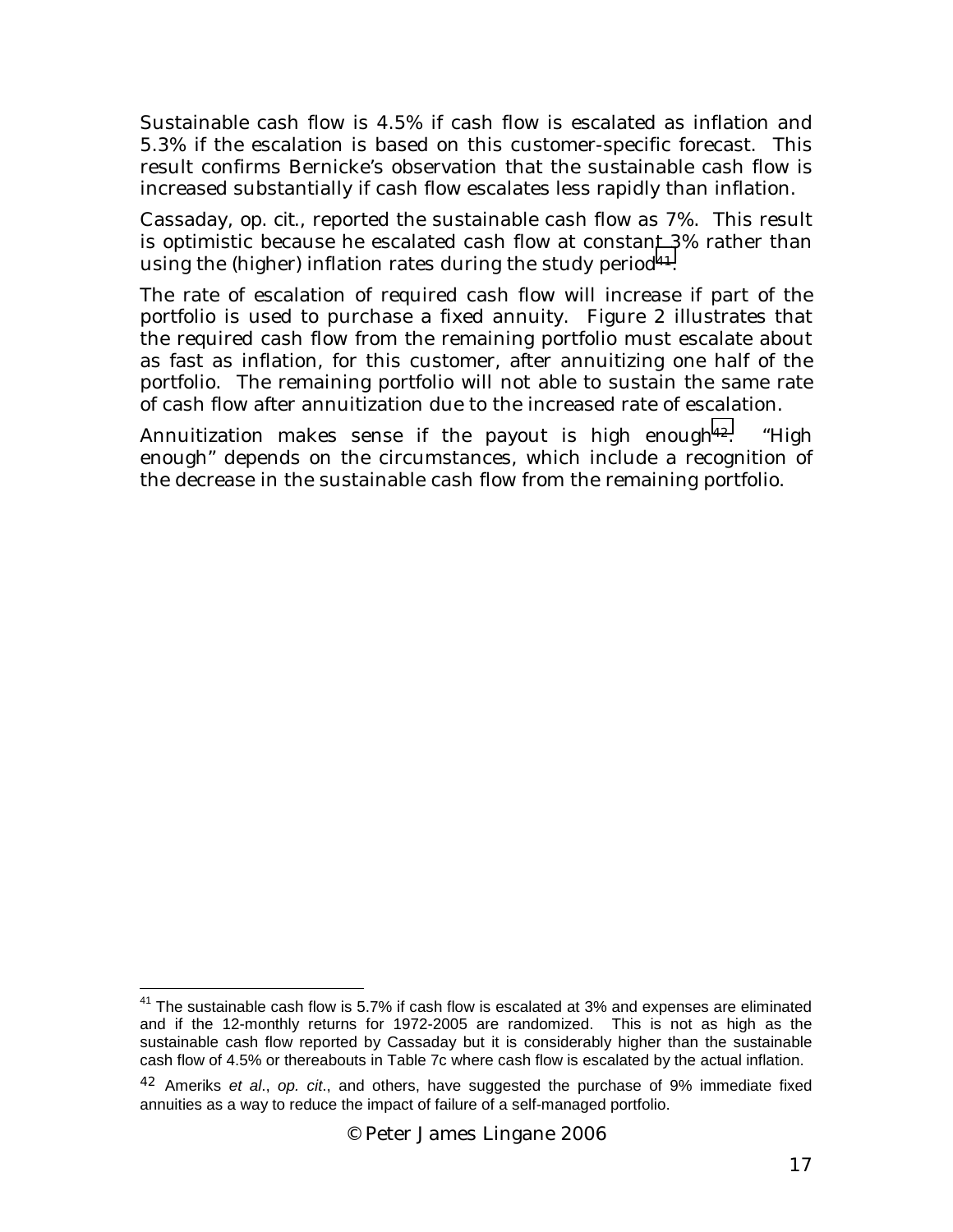

**Progress Monitoring**. Customers tend to be apprehensive about their portfolios in extended down markets and to ask about increasing cash flow after a sustained market rise. How does a planner determine whether a midcourse correction is in order?

Researchers have been trying for a decade to establish rules which limit the cash flow increase in periods of high inflation or poor returns and which increase the cash flow following periods of strong returns<sup>43</sup>.

The recent "decision rules" of Guyton and Klinger have the potential to allow a significant increase in initial cash flow with only modest decreases in real cash flow and cumulative real cash flow<sup>44</sup>.

<sup>&</sup>lt;sup>43</sup> Monitoring Retirement Portfolio Sufficiency by Patrick J. Collins, Kristor J. Lawson and Jon C. Chambers, *Journal of Financial Planning*, February 1997; Implementing a Portfolio Sufficiency Monitoring Program by Patrick J. Collins, Kristor J. Lawson and Jon C. Chambers, *Journal of Financial Planning*, April 1997.

Gorgon B. Pye, 1999, *op. cit*. The cash flow in any given year is limited to the smaller of the initial cash flow escalated by the cumulative inflation or the amount of a fixed annuity over the remaining simulation interval assuming the current portfolio value and the expected real investment return (that is, the annualized real return over long periods).

Decision Rules and Maximum Initial Withdrawal Rates by Jonathan Guyton and William Klinger, *Journal of Financial Planning*, March 2006.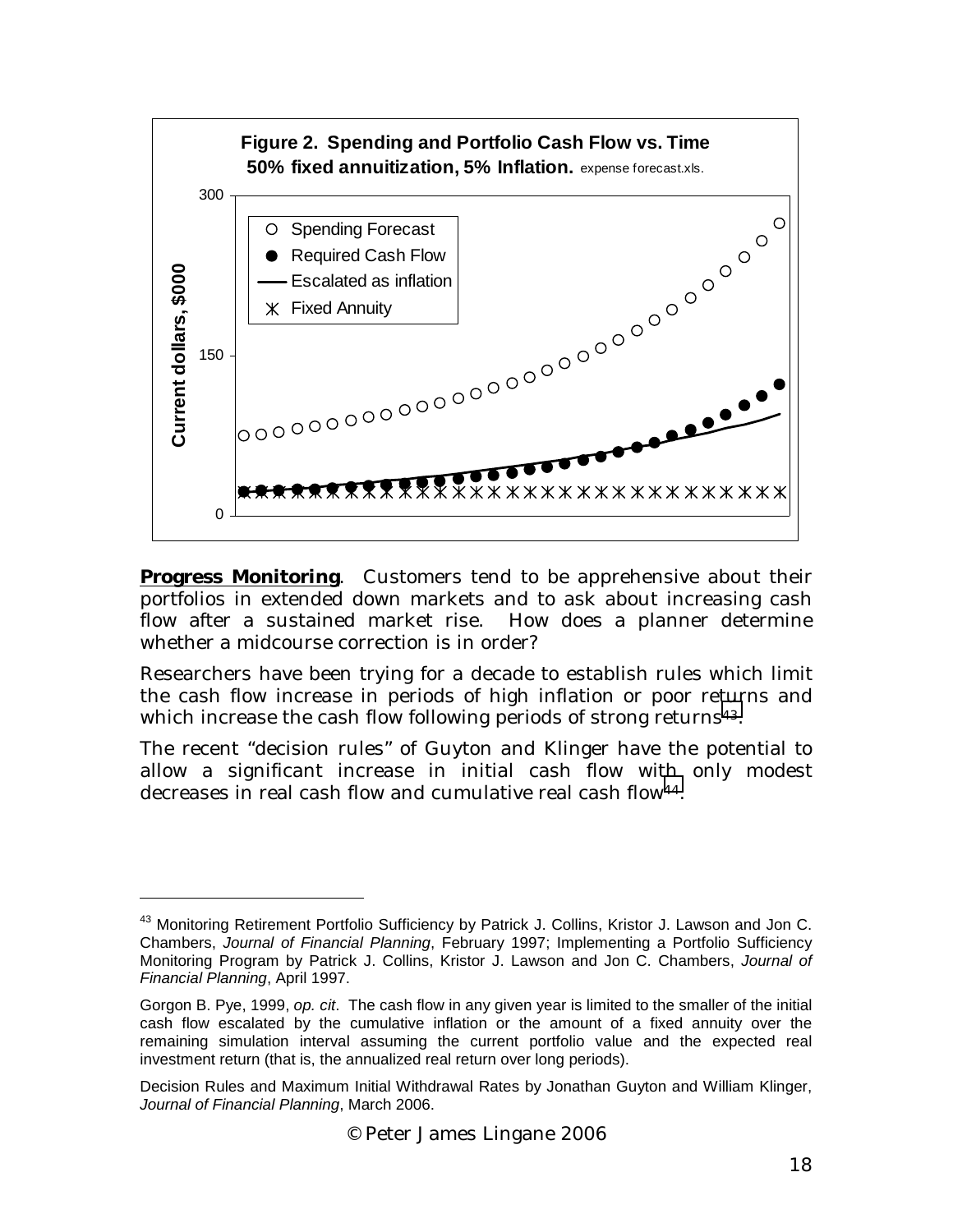The work of Guyton and Klinger is potentially the most significant contribution to making money last since the seminal work of Bierwirth and of Bengen. But it is premature to recommend 6% cash flows for customers with no spending reserves for the following reasons.

First, the impact of the Guyton and Klinger rules is likely to be smaller if cash flow is escalated at less than the rate of inflation since one effect of these rules is to decrease cumulative cash flow. Specifically, don't take Guyton and Klinger's initial cash flows and add another hundred basis points for a realist forecast of the rate of escalation of cash flow.

Second, Guyton and Klinger have focused on low failure rates, 10% or less, at long times. If I'm right about how life expectancy data can be incorporated into the analysis, their results represent less than a 1% risk of failure before death.

Their rules need to be tested for 5% probabilities of failure before death, which roughly correspond to a 25% failure rate or a 75% probability of success. Rules which work well at low failure rates might be different from the rules that work well at low rates of failure before death.

Third, Guyton and Klinger's portfolio management rules differ from the normal practice of rebalancing periodically and withdrawing cash flow uniformly from the rebalanced portfolio. It would be useful to know the effect of the normal practice in combination with Guyton and Klinger's withdrawal, capital reservation and prosperity rules before recommending a changed rebalancing practice to customers.

Fourth, the Guyton and Klinger model does not include serial correlations and therefore might be no more than a sophisticated

-

**Portfolio Management Rule #3**. No withdrawals are taken from any equity following a year with a negative return if cash or fixed-income assets are sufficient to fund the required withdrawal.

The **Withdrawal Rule** determines when portfolio withdrawals are frozen from one year to the next. Cash flow is escalated according to inflation except there is no increase in cash flow following a year where the portfolio's total return is negative **and** when the current rate of cash flow would be greater than the initial cash flow.

The **Capital Preservation Rule** reduces the current cash flow by 10% whenever the current cash flow rate rises to more than 120% of the initial rate; the Capital Preservation Rule is not applied in the last 15 years of the planning horizon.

<sup>44</sup> **Portfolio Management Rule #1**. Following years where an asset class has a positive return that produced a weighting exceeding its target allocation, the excess allocation is sold and the proceeds invested in cash to meet future withdrawal requirements.

**Portfolio Management Rule #2**. Portfolio withdrawals are funded in the following order: overweighting in equity classes from the prior year-end; overweighting in fixed income from the prior year-end; cash; withdrawals from remaining fixed-income assets; and withdrawals from remaining equity assets in order of the prior year's performance.

The **Prosperity Rule** increases cash flow by 10% beyond inflation whenever the current cash flow rate falls below 80% of the initial rate.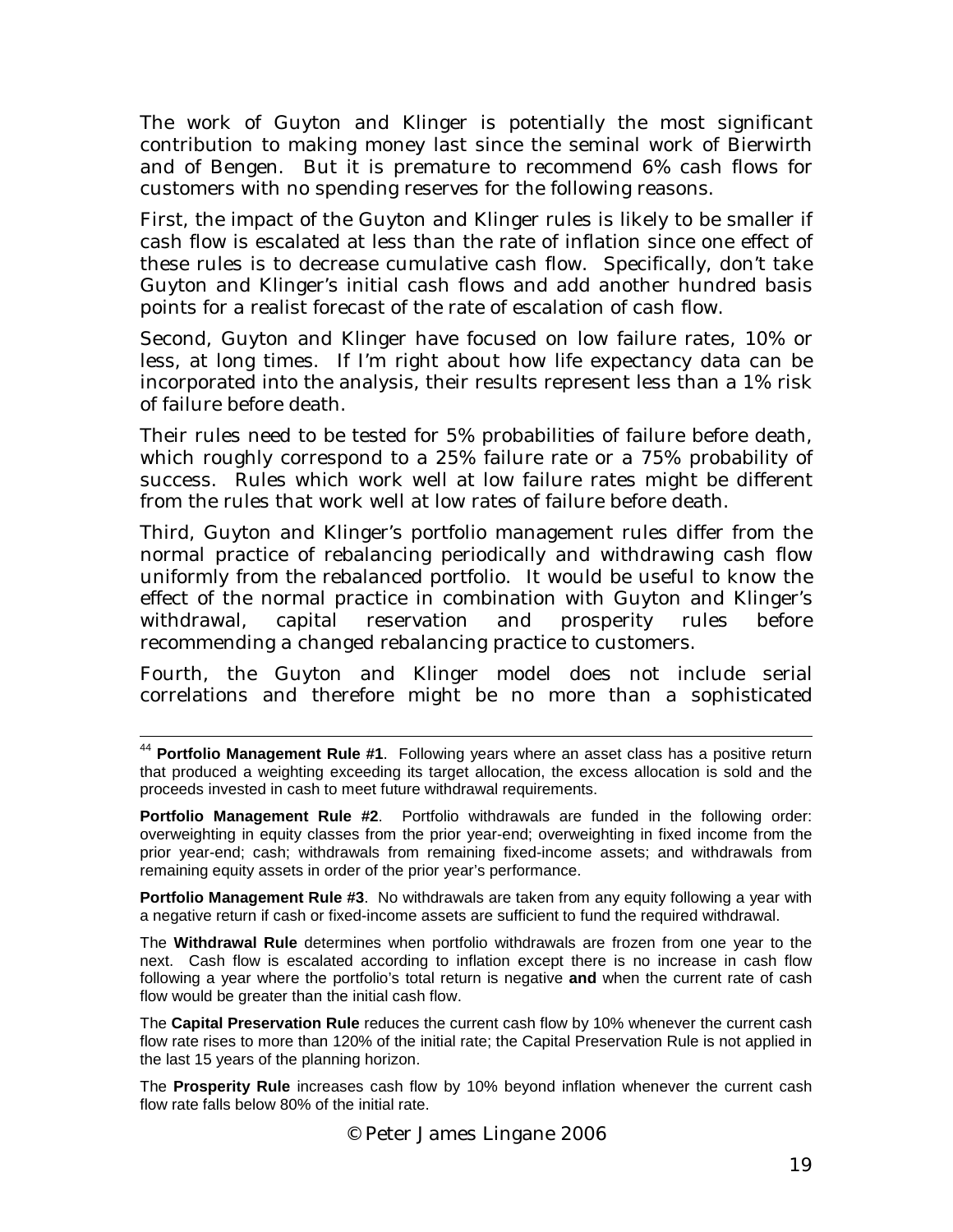randomization program. If the model is merely randomizing the data, Table 6 suggests that the model is overestimating the risk at 3% cash flows and underestimating the risk at 5-6% cash flows.

Fifth, the Guyton and Klinger analysis does not include expenses or taxes. As shown in Table 5, expenses can easily shave 50 basis points from the sustainable cash flow.

Finally, these (and likely all) decision rules represent "a bumpy path that not all clients may be willing, or capable, of sustaining45." This is especially true for customers without discretionary spending or without the luxury of a financial reserve. If a planner is going to recommend decision rules, they should put in the effort to understand the rules and they should be prepared for the necessary customer support.

Future portfolio values can be benchmarked against the ratio of the current cash flow divided by the age adjusted sustainable rate. If the actual cash flow at age 75 divided by the sustainable cash flow at age seventy-five is about equal to the portfolio value at age 75, there is little risk of exhausting the portfolio before death.

*Example*. *Assume a \$45,000 initial cash flow at age 65 and a current \$60,000 cash flow at age 75. The sustainable cash flow at age 75 is about 5.5% for a white female. The benchmark portfolio value at age 75 is therefore \$60,000 divided by 0.055 = \$1,090,000.* 

If the value of the portfolio at age 75 were appreciably lower than this benchmark, it would be prudent to review economic forecasts, the customer's health and the need for cash flow and to then decide whether an adjustment is appropriate.

Perhaps the customer at age 75 is happy with the current cash flow but is interested in spending or gifting some of the principle. Assuming no major change to the customer's health and to the economic environment, it would be appropriate to spend principle so long as the current cash flow does not exceed the age-adjusted sustainable rate times the reduced value of the portfolio.

Bengen discusses the planner's response to the question about whether the initial cash flow amount should be based on the portfolio value on the planning date or on the retirement date in his Chapter 11. The customer, in Bengen's example, planned to withdraw \$44,200 from a million dollar portfolio but the portfolio is worth only \$800,000 when the customer retires.

<sup>&</sup>lt;sup>45</sup> Voice: A Caution to Fellow Planners by Michael E. Kitces, Thomas Davison, Tom Orecchio, Chris Cordaro and Gobind Daryanani, *Journal of Financial Planning*, July 2006.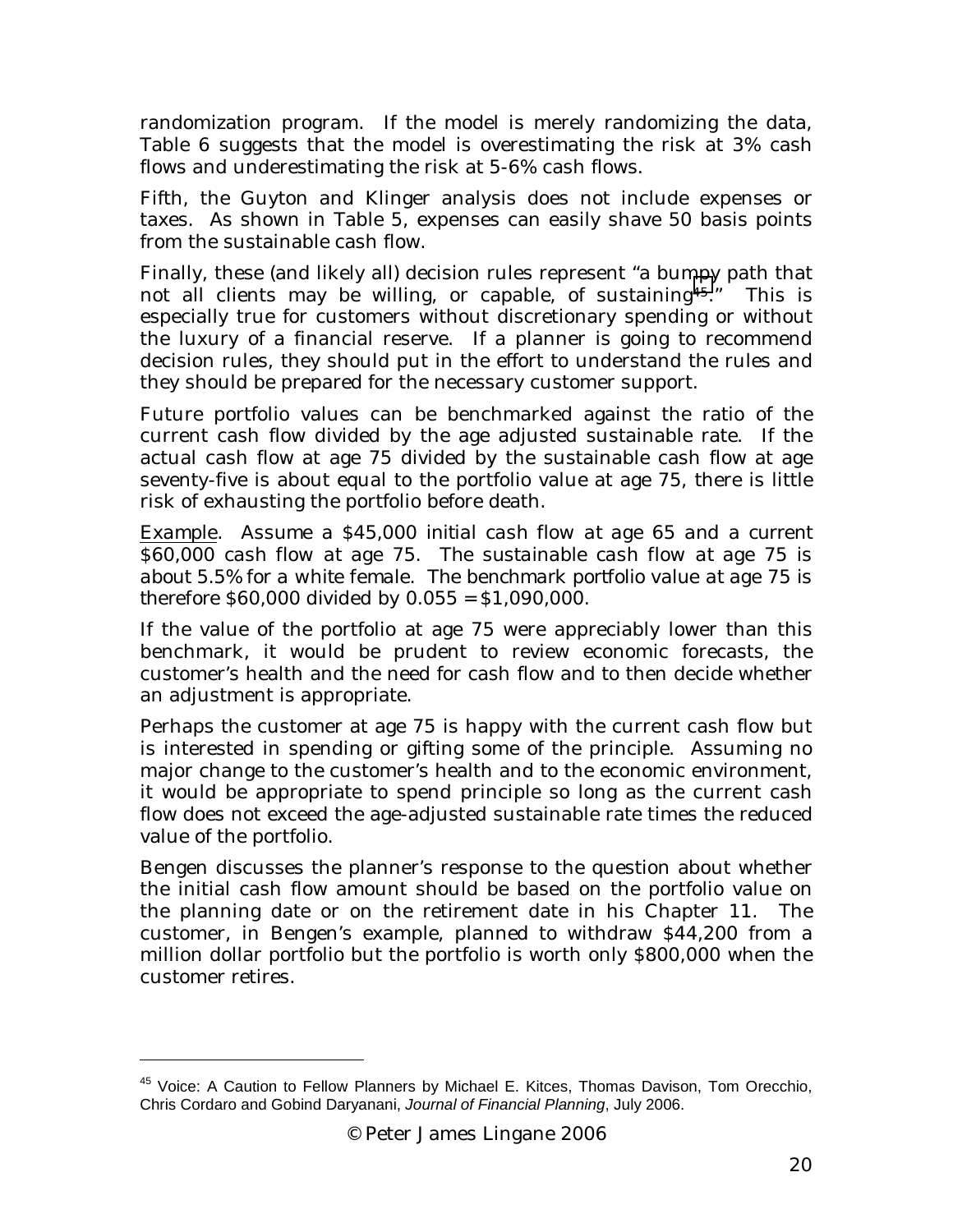Bengen examined retirement in 1933 vs. 1929, 1938 vs. 1936 and 1975 vs. 1973. He concludes that no adjustment is necessary to the real cash flows if retirement is within two years of the planning date.

**Financial Reserve**. There needs to be a reserve fund to smooth out the variations in cash flow when decision rules are in force. The ultimate financial reserve is a personal residence. I prefer to forecast required cash flow without considering the residence but I'm comfortable with a somewhat higher risk of running out of money when there is a residence in reserve.

The planning horizon for two individuals is determined by their joint life expectancy and required cash flow is adjusted at the first death. I'm less likely to adjust cash flow at the first death when there is a residence since the value of the residence is in reserve should the decrease in spending not fully compensate for the loss of Social Security and other income and for any increase in tax.

Home ownership is also an important option for financing long term care. I am unconvinced that purchasing insurance is the best option for an older homeowner when finances are tight<sup>46</sup>.

# **Conclusions and Caveats**

- Longevity can and should be included in the analysis so as to provide a more accurate estimate of the risk of exhausting a portfolio before death. The perceived risk of exhausting the portfolio is smaller when longevity information is incorporated into the analysis and this lower risk is likely to prompt customers to choose higher initial cash flows.
- All methods for estimating sustainable cash flow have limitations. Historical simulations have the greatest present utility while Monte Carlo methods have the most promise, assuming that the formidable modeling difficulties can be resolved.
- Randomizing the historical data is not a valid technique. Monte Carlo models which do not incorporate serial (time) correlation may be little more than sophisticated randomization models. Planners should be slow to act upon the predictions of randomized models.

<sup>&</sup>lt;sup>46</sup> The cash flow implications of long term care in the absence of insurance tend to be overstated, especially for the second to die. If income is \$50,000 and custodial care costs \$100,000, care can be paid from current income if the million dollar home is sold and the proceeds invested in 5% bonds. In this situation, long term care is a personal disaster because of the diminution in life style but the cash flow implications are modest.

There may be an income tax hit on selling the home, future gains are forfeited and it may be necessary to invade principle. But these risks are borne by the heirs, not the older person. Should not the heirs purchase the insurance to protect themselves from these risks?